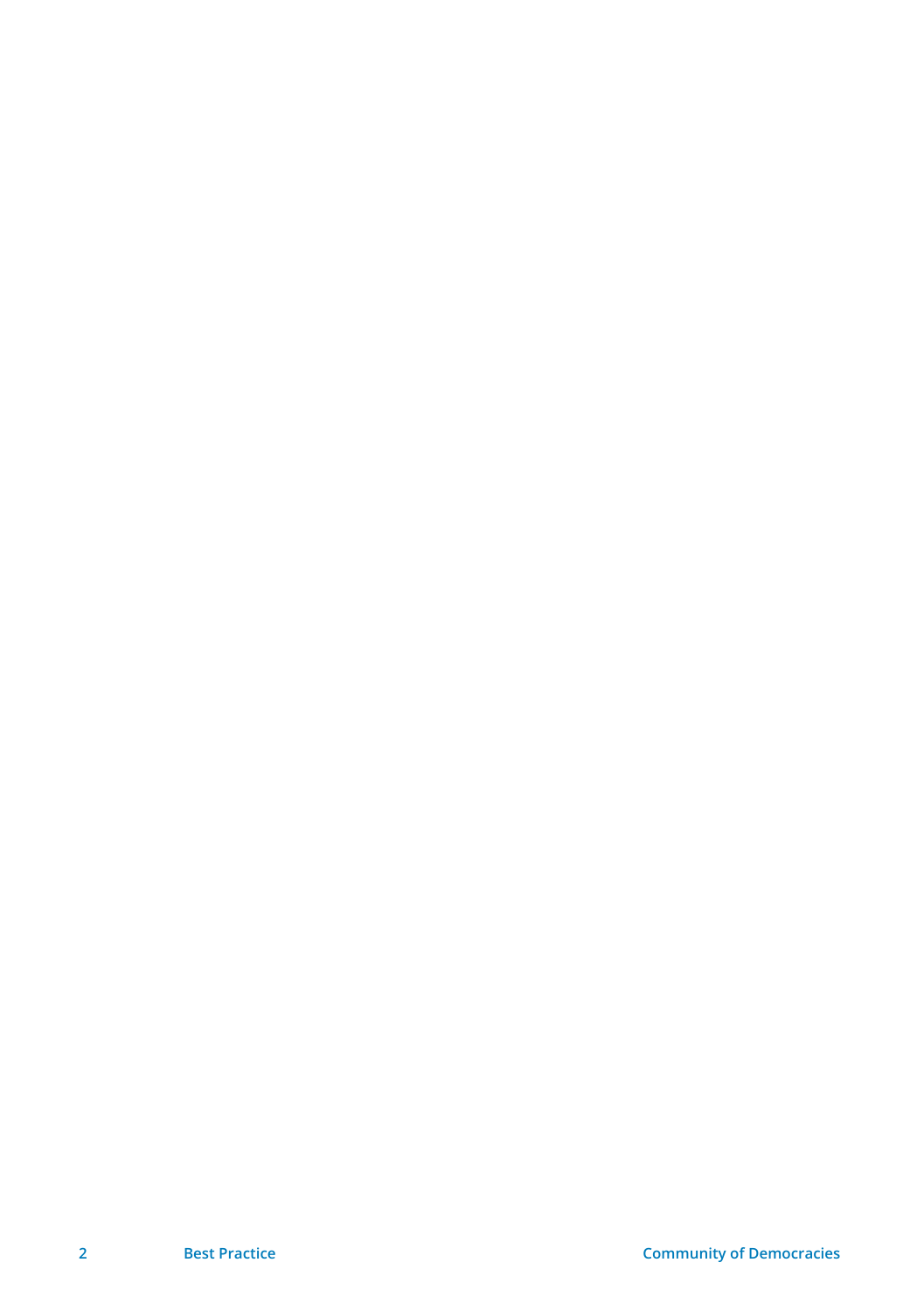

# Best practice in Community of Democracies' member states' engagement with, and protection of, civil society

### **Report**

September 2018

 **Community of Democracies 3 Best practice 3 Best practice 3 Best practice**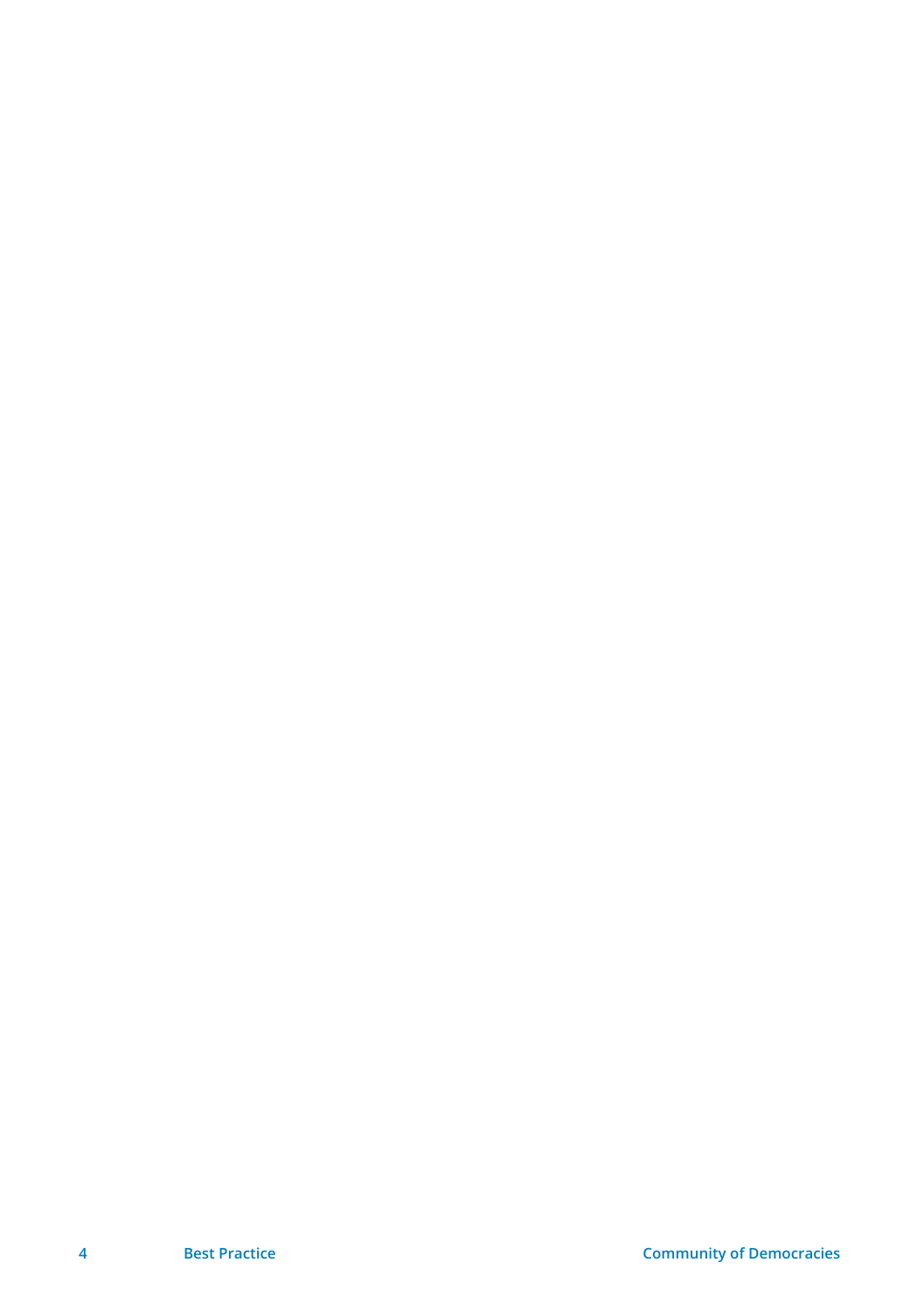## Contents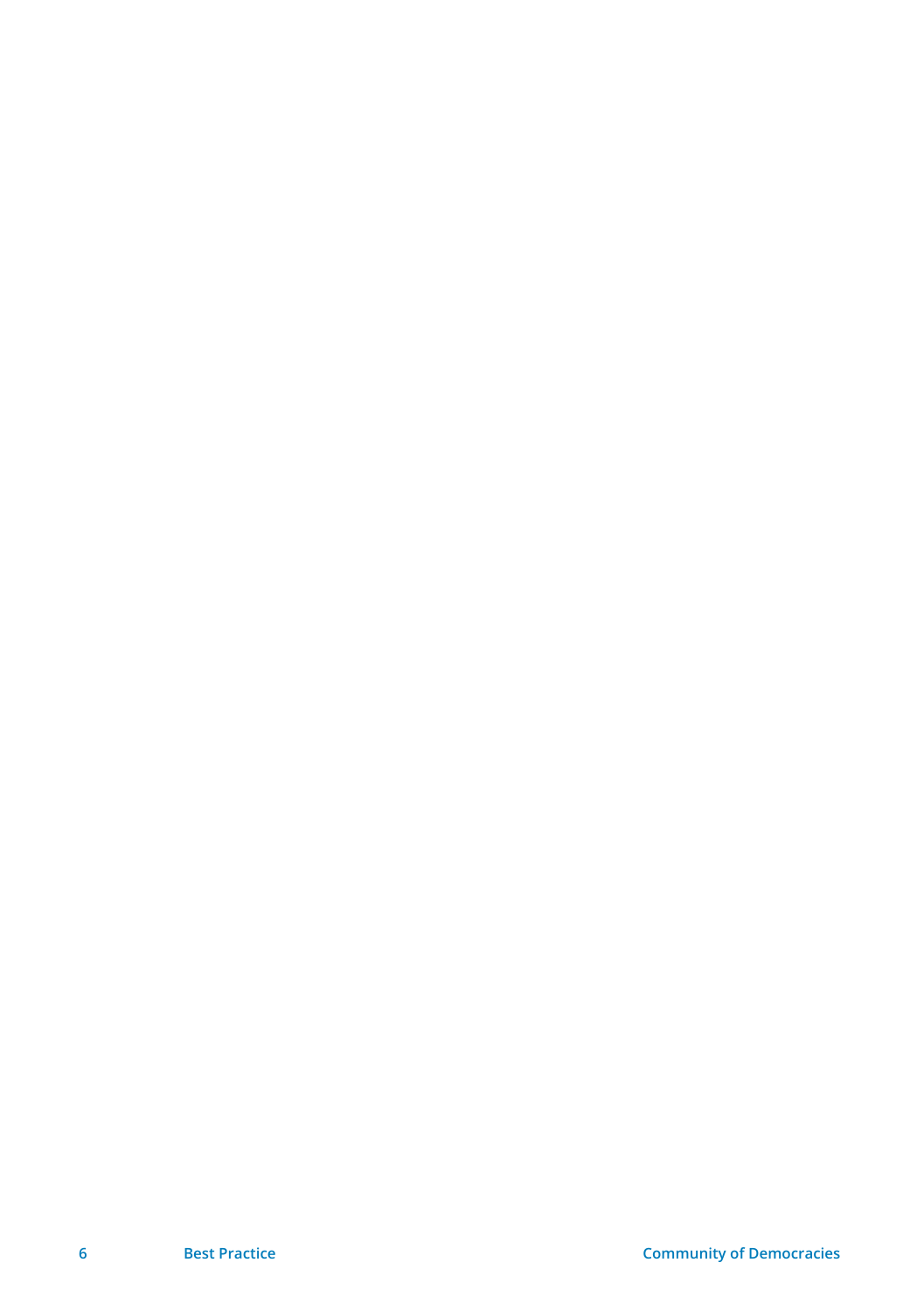## <span id="page-6-0"></span>Introduction

How can democratic governments best protect and engage civil society? Civil society space is currently under threat in many countries around the world, as governments are increasingly adopting restrictive laws and policies that constrain civil society organization (CSO) operations, while also employing new tactics of harassment, intimidation, and violence against organizations (Rutzen 2015; Carothers 2017). For instance, Bangladesh requires that organizations have government approval to receive foreign funds, while Vietnam prohibits foreign NGOs from engaging in activities considered to be irrelevant to the country's interests, security, and national unity. This change does not bode well for the global gains that have been achieved in civic participation and democratization since the end of the Cold War. However, in the face of this trend, many democratic governments have mechanisms in place to protect, support, promote, and engage civil society, uphold fundamental freedoms, and safeguard basic human rights. This report highlights good examples of protection and engagement mechanisms and practices in government-civil society relationships in the member states of the Community of Democracies Governing Council.

 The report begins with a definition of the key concept of this report – *civil society*  – and proceeds with a discussion of civil society's role in a democratic society, reviewing the functions of civil society in a democracy. The second section discusses the report's methodology. The third and fourth sections present evidence about best practice in how the member states of the Community of Democracies Governing Council protect and engage civil society. The report concludes with summary reflections as well as recommendations on what states can do to protect civil society space.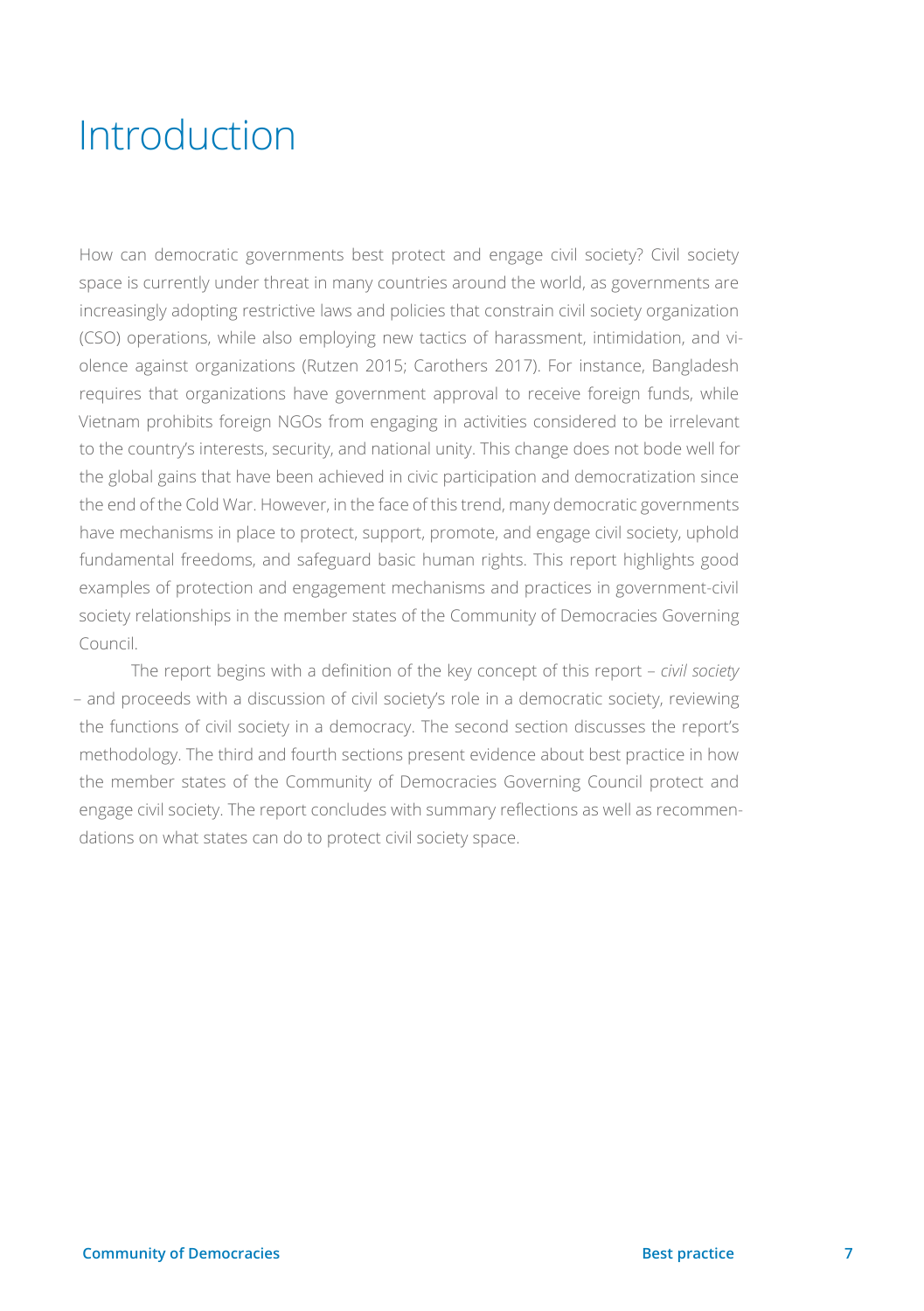### <span id="page-7-0"></span>Civil society's role in a democracy

"Civil society" is a broad concept, and the expression "civil society organizations" covers many types of organizations, such as informal/grassroots groups, formal non-governmental organizations, labor organizations, and professional groups (Edwards 2011). Civil society is defined as the realm outside of state, market, and family that involves "citizens acting collectively in the public sphere to express their interests, passions, preference, and ideas to exchange information, to achieve collective goals, to make demands on the state, to improve the structure and functioning of the state, and to hold state officials accountable" (Diamond 1999, p. 221). South Africa's 2017 national report for the Human Rights Council's Universal Periodic Review (UPR) states that civil society "operat[es] outside of the State and independent of the market, [and]…is often referred to as the third sector. CSOs are varied in their character and in their purpose. However, there is a common thread that holds them together, which is that they exist in public life to promote public good" (p. 17).

As that same report points out, "the strength of a country's civil society is often used as a measure to determine the strength of its democracy" (p. 17). "Democracy" entails a political entity characterized by participation and contestation, wherein leaders are awarded political authority through elections that are free, fair, and capable of being won by an opposition. In a democracy, citizens have political equality, meaning that ordinary citizens have the right and ability to choose who governs them, and the government exists to benefit the interests of the population (Acerola and Robinson 2006; Bratton and van de Walle 1997; Przeworksi et al 2000; Dahl 1971). Civil society functions to aggregate and collectively convey citizen preferences to the state, hold government accountable, provide local public goods, and enhance social capital (Putnam 1995; Edwards 2011).

The Community of Democracies (CoD) recognizes the important role that civil society plays in democratic societies. An active, pluralistic, independent and vibrant civil society is an essential element in a strong democracy. Civil society is the primary vehicle through which people can organize themselves, convey their interests, raise public concern about abuses of power, exercise their rights and take part in decision making processes in their countries, that aim at social and economic development, thus ensuring more stable and strengthened democracies. The *Warsaw Declaration*, the Community's founding document adopted at its 2000 first gathering in Poland, recognizes the universality of democratic values and commits to respect and uphold 19 core democratic principles, including "the promotion and protection of all human rights – civil, cultural, economic, political and social, as set forth in the Universal Declaration of Human Rights and other relevant human rights instruments". The CoD's belief in the valuable role played by civil so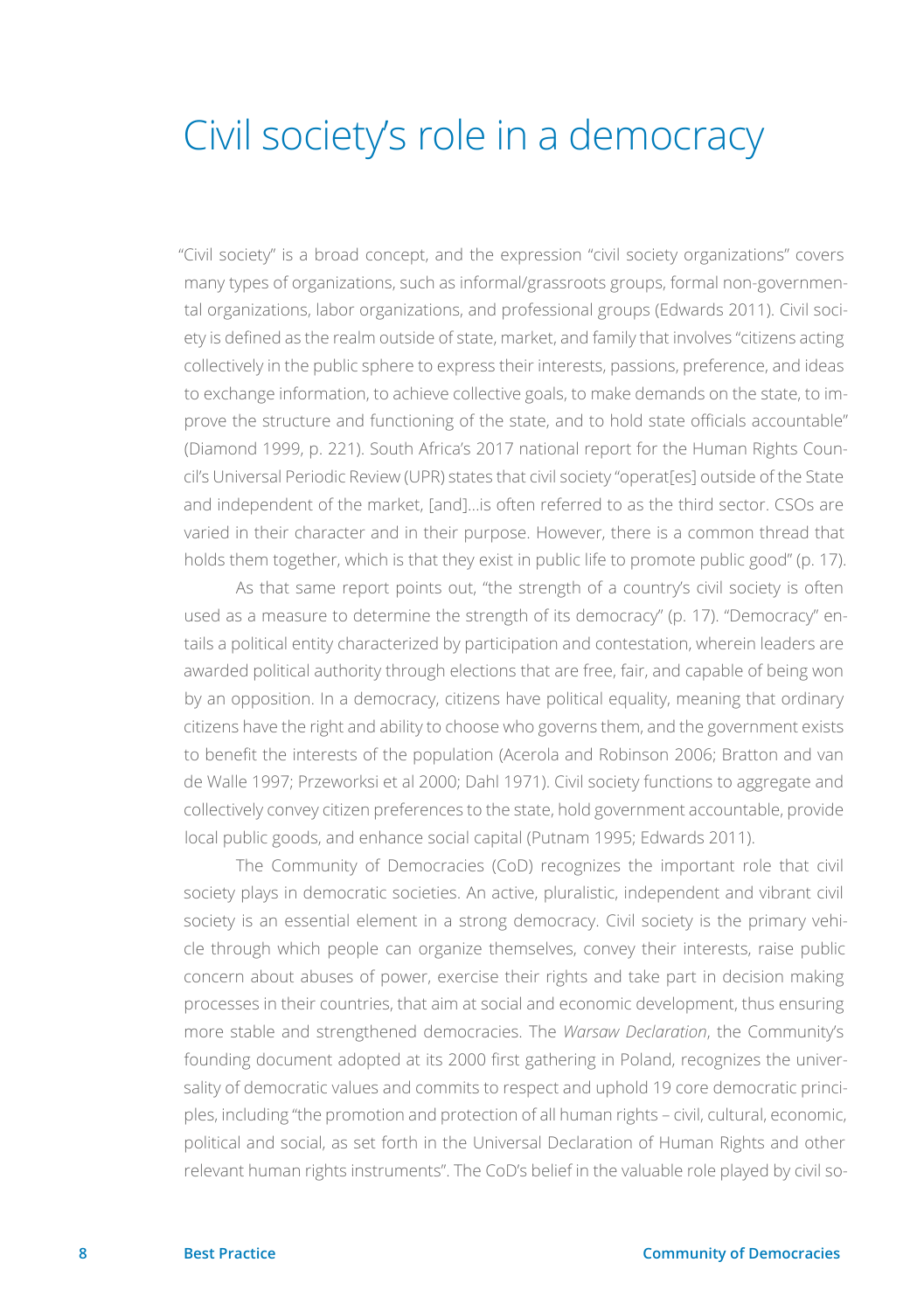ciety in democratic consolidation and in the institutionalization of universal human rights and fundamental freedoms was further reaffirmed in the *Civil Society Standards*, adopted by its Governing Council in March 2016<sup>1</sup> . The CoD facilitates dialogue with civil society through the Civil Society Pillar, consisting of a Civil Society Assembly composed of member civil society organizations of the International Steering Committee (ISC), Civil Society Focal Points in Community of Democracies Governing Council member states, and individual members of the Advisory Council.

 Civil society is a fundamental building block of democracy, essential to its functioning and sustainability. CSOs enable various groups of people (particularly vulnerable and marginalized groups) to claim their rights and help to protect those rights, facilitate citizen participation in public life, provide information and expertise, ensure that policies are inclusive and effective and that political decisions are informed and representative, contribute to social cohesion, highlight policy gaps, and help deliver services (UNGA HRC 2016 & 2017). A 2017 report produced for the Community of Democracies by Partners Global, outlined 10 roles for CSOs in development, though these extend to democracy as well: watchdog, advocate, service provider, expert, capacity builder, idea incubator, representative, citizenship champion, solidarity supporter, and definer of standards. CSOs "can be powerful agents for change as partners in the delivery of better services, enabling social inclusion and making governments more effective, accountable, and transparent" (AusAID 2012). Responses to a survey collected for this study (see the next section of this report) highlighted five key roles that CSOs play in a democracy:

- **Monitoring role:** Act as a watchdog in relation to government activities (including programs and policies); provide checks and balances to government power; speak truth to power; monitor compliance with international agreements; serve as an early warning mechanism.
- **P** *Participation role:* Engage in consultation processes for legislation and strategies; cooperate with public administration on advisory and opinion making bodies to create and implement public policies; participate in decision-making processes.
- <sup>V</sup> *Expertise and information role:* Provide alternatives to prevailing practices of governance; offer views and positions on different topics; provide expertise and analysis.

<sup>1</sup> See https://community-democracies.org/?page\_id=681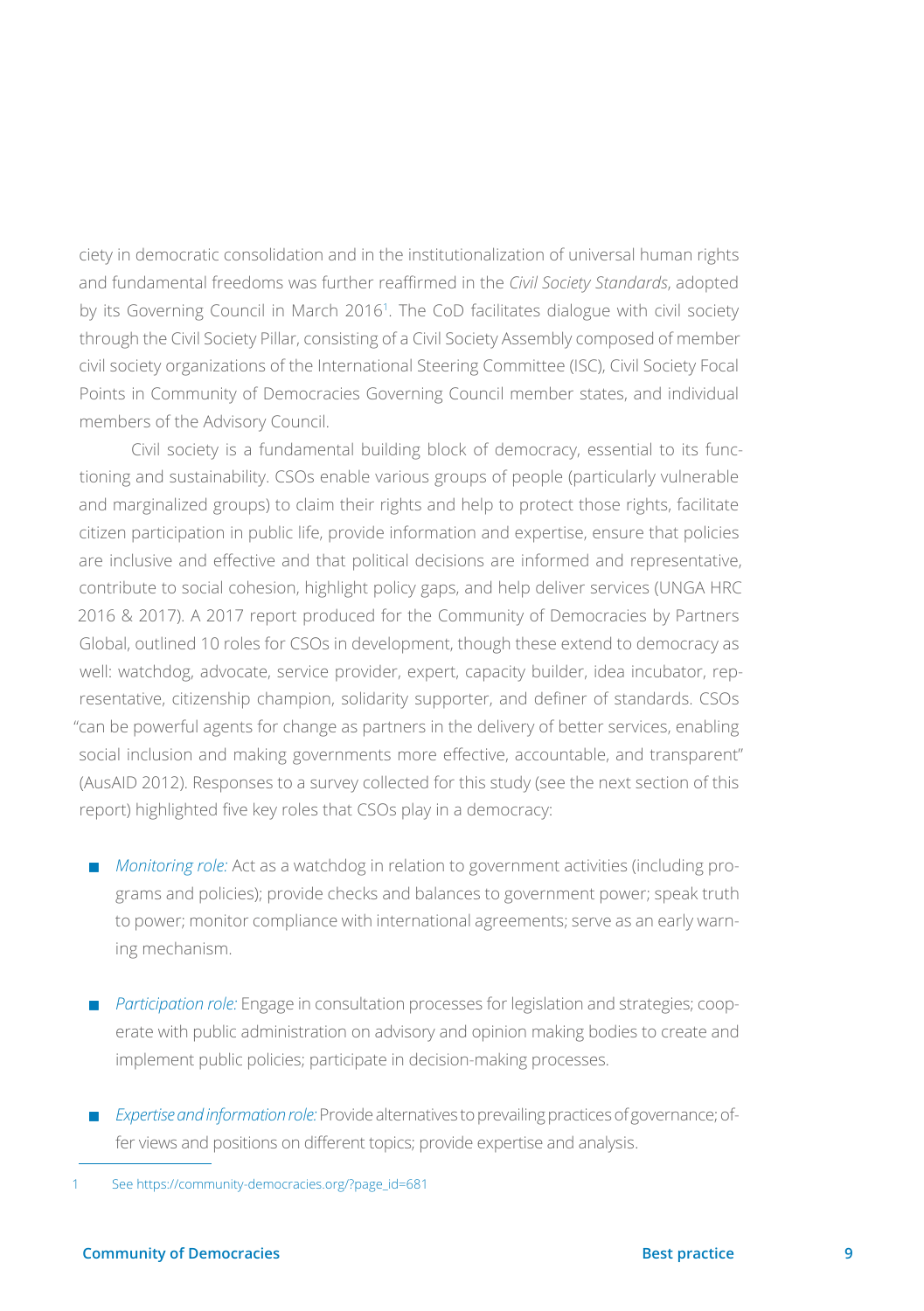- **Activity role:** Provide services and cultural activities; provide a sense of community and civic self-help.
- **Representative role:** Engage in advocacy; channel citizen voices, views, concerns, and needs into government decision-making; promote human rights; represent and work in solidarity with the most vulnerable in society.

 While civil society is a fundamental building block of democracy and critical to the functioning of any democracy, civil society cannot function unless government provides the conditions to allow it to do so. This is because government, as the sovereign legal authority over a given territory, creates the rules or the institutional environment for civil society to operate via a legal framework. The government further creates the enabling conditions for CSOs to carry out their activities through implementation of the legal framework as well as through government behaviour towards, and attitudes about, civil society (Dupuy, Ron, and Prakash 2015, 2016). Thus, in order to understand whether and how civil society contributes to democracy, we need to know how democracies empower civil society (or fail to) via the legal framework and government actions towards CSOs.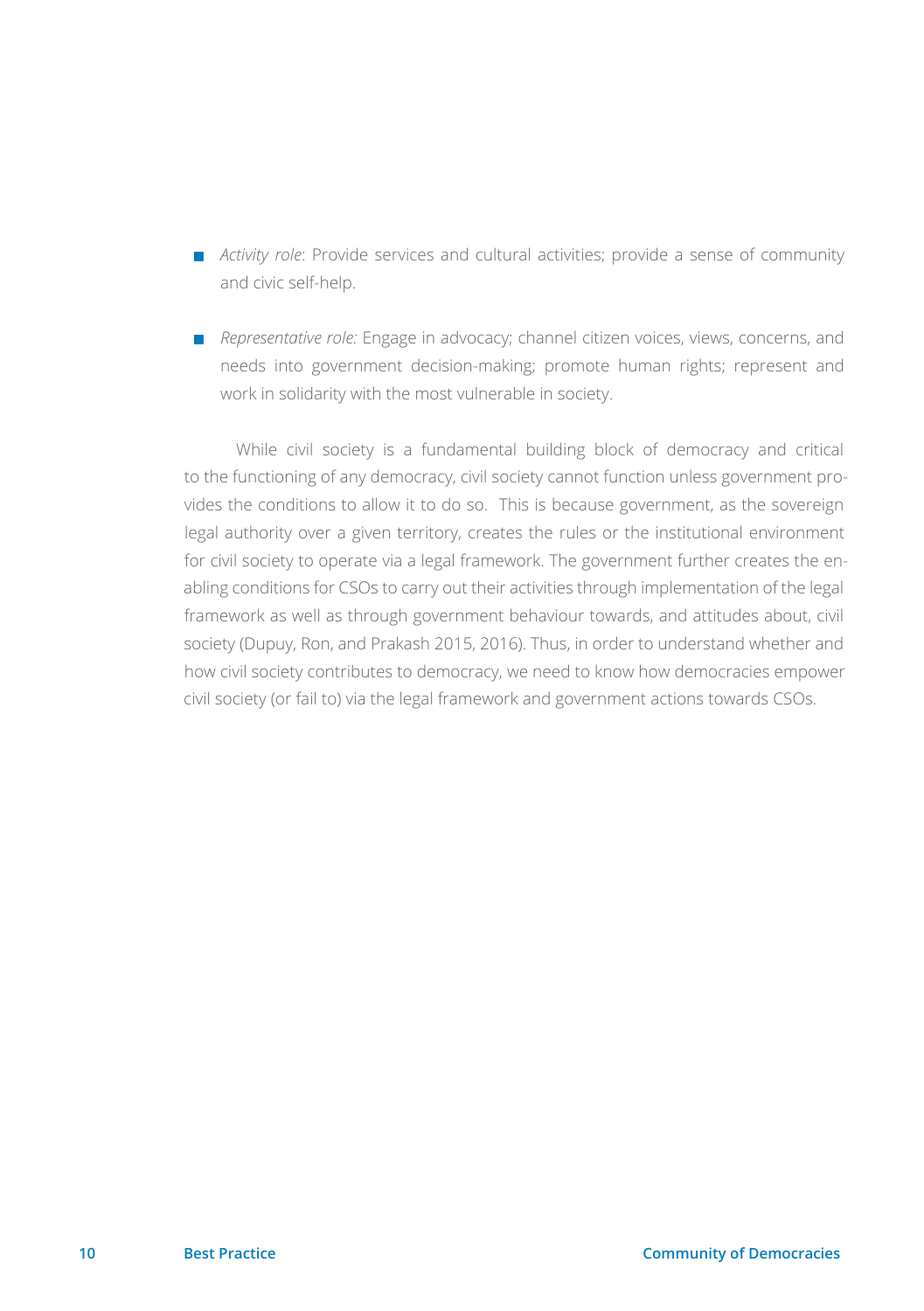## <span id="page-10-0"></span>Best practice for protection of, and engagement with, civil society

### General trends in civil society space in CoD Governing Council member states

Recent quantitative data for measures of the quality of civil society space and the protection of fundamental freedoms show that Community of Democracies Governing Council member states generally protect and engage CSOs. Figure 1 shows trends in the degree to which all Governing Council member states control entry and exit of CSOs, with the red line indicating the average score for all the member states while the dots indicate individual country scores. Figure 2 shows the degree to which all member states repress CSOs. Figures 3 and 4 depict the quality of CSO participation in all member states, with Figure 3 showing whether women are able to participate in CSOs and Figure 4 demonstrating the degree to which all member states consult with CSOs. However, member states do less well in consulting CSOs and in guaranteeing full protection of the freedoms of association and assembly, as shown in Figures 4 and 5<sup>2</sup>. It should be noted that nearly all of the member states have legal measures in place that guarantee the freedoms of association, assembly, and expression.



**Figure 1: Degree to which government controls entry and exit of CSOs into public life**

<sup>2</sup> The data source for Figures 1 to 4 is the Variety of Democracies dataset. The data source for Figure 5 is the International IDEA Global State of Democracy Indices dataset. The red line in each graph shows the mean value for the variable depicted.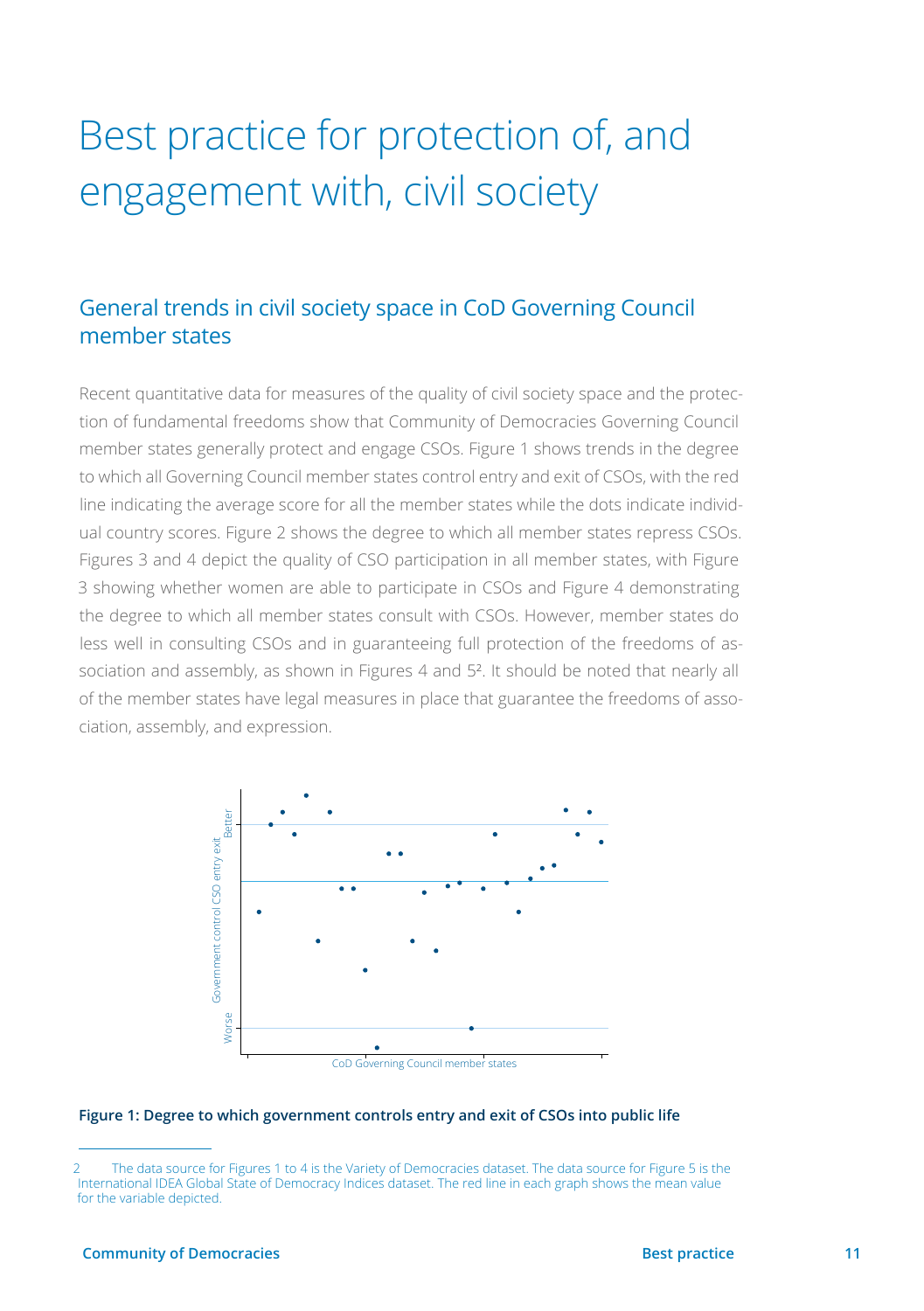

**Figure 2: Degree to which government attempts to repress civil society**



**Figure 3: Degree to which women are prevented from participating in CSOs**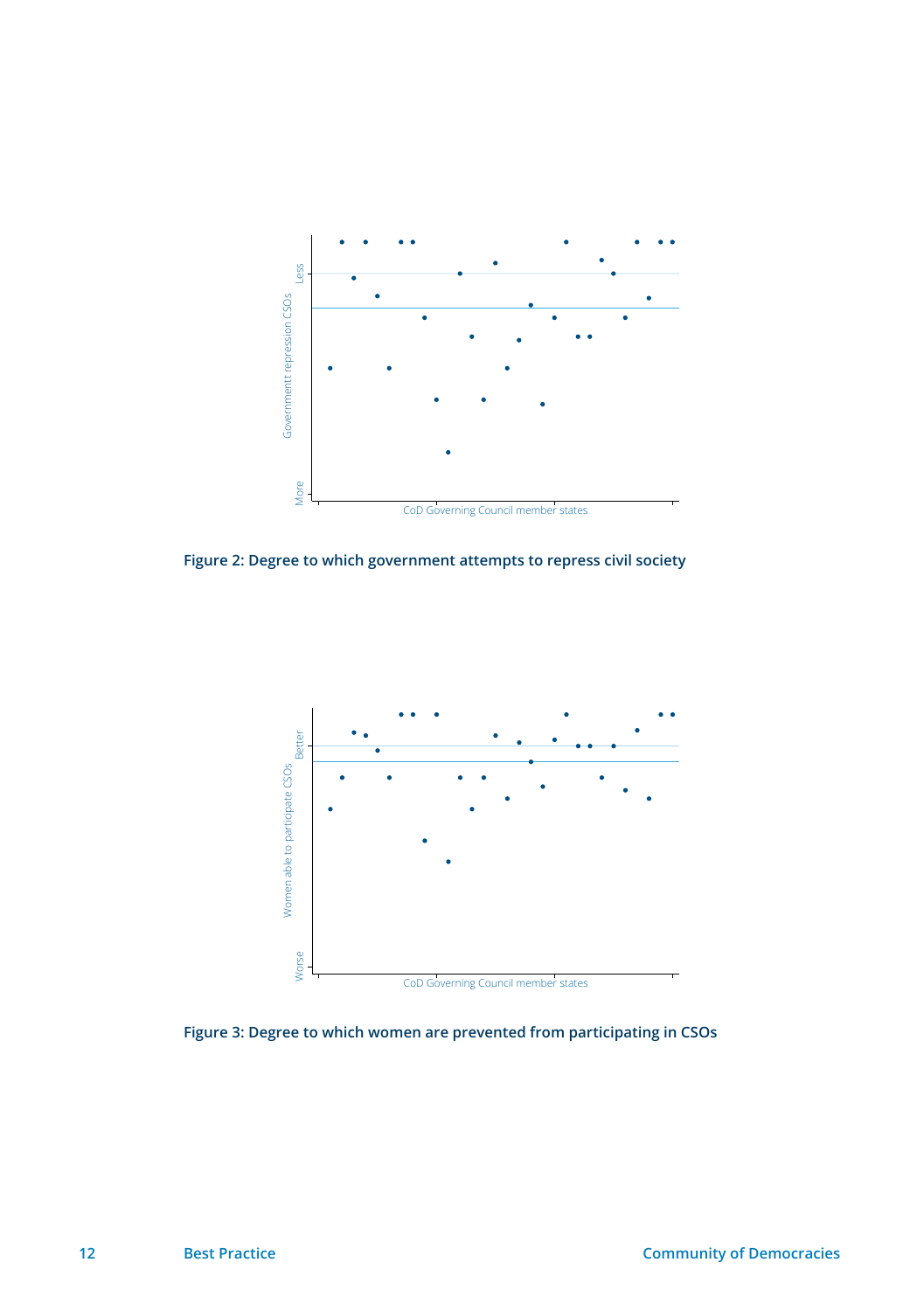

**Figure 4: Government consultation with civil society organizations on relevant policies**



**Figure 5: Freedoms of association and assembly for political and civil groups**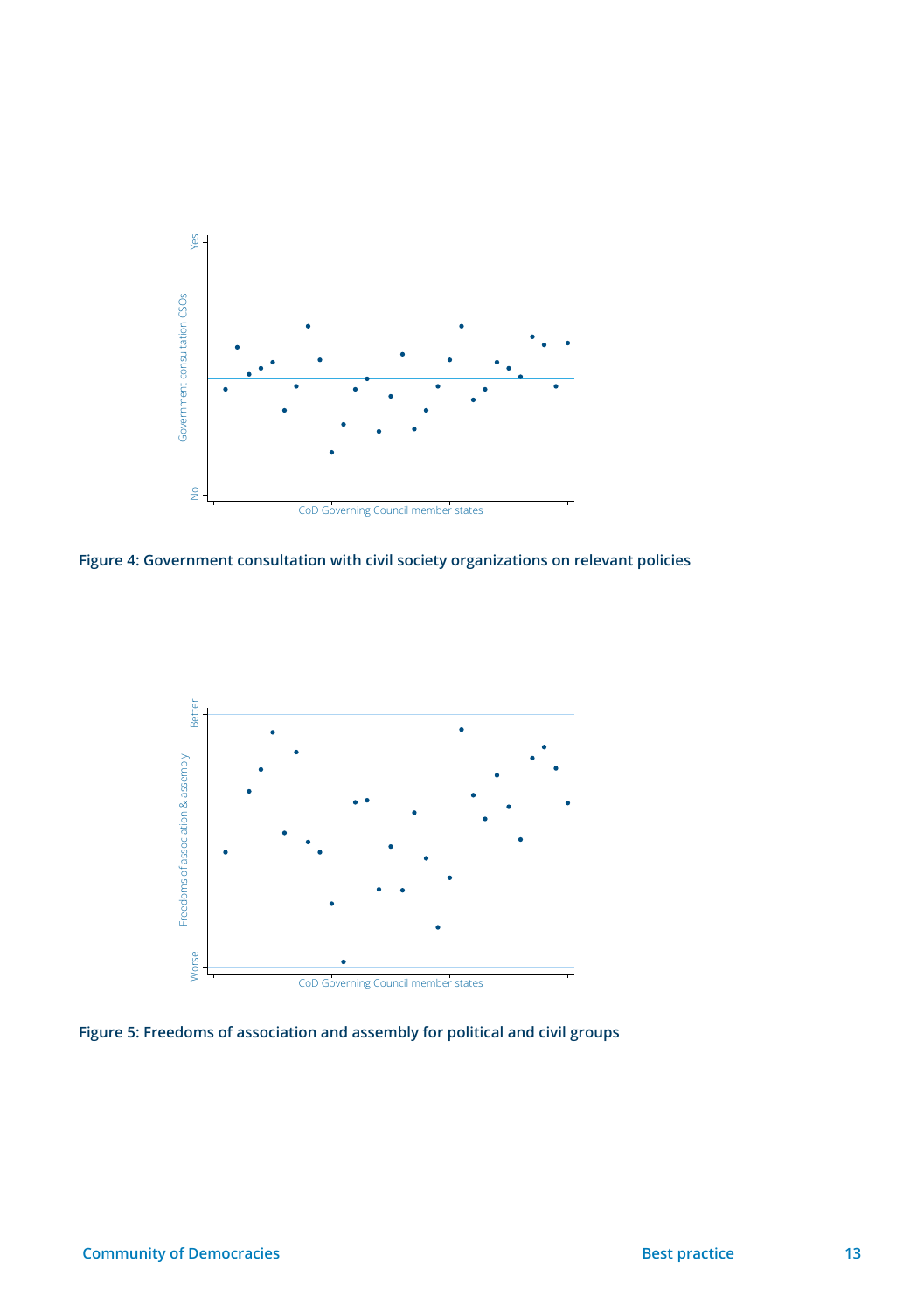Other measures of the quality of civil society space in Community of Democracies Governing Council member states support the mixed picture depicted in Figures 1 to 5. The Civicus Monitor evaluates nine countries of the Governing Council as having "open" civil society space, ten as having "narrowed" space, nine as having "obstructed" space, and one as having "repressed" space<sup>3</sup>. Country reports from the Bureau of Democracy, Human Rights and Labor of the United States Department of State reported that international and domestic human rights organizations are able to operate without government restriction in nearly all the member states and are able to carry out investigations and publish their findings. Moreover, many of the member states' governments are cooperative and responsive to the views of these groups.

As seen in Table 1, the survey responses paint a generally optimistic picture of government-civil society relations in the Governing Council member states.

| <b>QUESTION</b>                                                                                                                                       | <b>RESPONSES</b>                                                                                                                                                                                                                                                                                                                          |
|-------------------------------------------------------------------------------------------------------------------------------------------------------|-------------------------------------------------------------------------------------------------------------------------------------------------------------------------------------------------------------------------------------------------------------------------------------------------------------------------------------------|
| How would you generally characterize<br>the attitudes and behaviour of Community<br>of Democracies Governing Council mem-<br>ber states towards CSOs? | 80% of CSO and 80% of government re-<br>spondents felt member states generally<br>have a somewhat positive view on, and be-<br>haviour towards, CSOs.                                                                                                                                                                                     |
| Has there been an overall change in mem-<br>ber states' relations with CSOs in the past<br>two years?                                                 | 43% of CSO respondents felt that member<br>states' attitudes and behaviour towards<br>CSOs has generally become more nega-<br>tive, while 57% felt that there has been no<br>change. 60% of government respondents<br>felt that government's behaviour has be-<br>come more positive, and 40% felt attitudes<br>had become more positive. |

#### **Table 1: Survey responses about government-civil society relations4**

<sup>3</sup> https://monitor.civicus.org/<br>4 See Annendix 1 for more in

See Appendix 1 for more information about the methodology of the study, including the survey that was conducted to gather additional data for this study.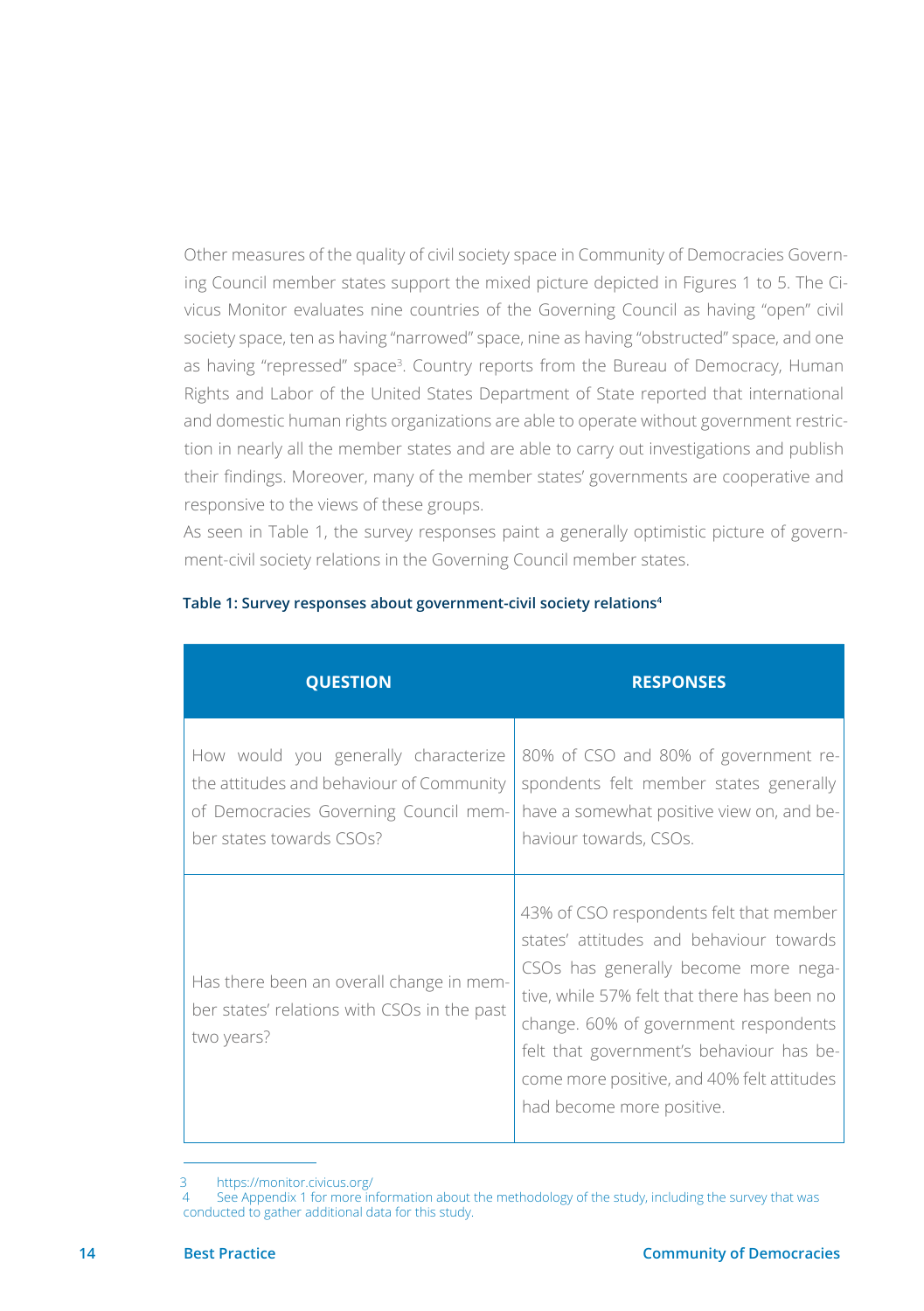### <span id="page-14-0"></span>Protection of civil society

#### Definition and measurement

As discussed in the methodology section (see Appendix 1), protection of civil society is measured in two ways. The first is the *de jure* protection of civil society by government through the legal framework of the six basic freedoms and rights that civil society needs to operate: the freedoms of association, assembly, and expression, and the rights to operate without state interference, to communicate and cooperate, and to seek and secure resources (ICNL no date; AidWatch 2014). This means that the legal framework enables organizations to form and operate without cumbersome restrictions, including when engaging with government. The second is *de facto* government behaviour and practice towards CSOs – that is, whether the government actually respects and upholds the legal framework for civil society, or instead violates the rights of organizations and activists, preventing their functioning through harassment, intimidation, or violence.

 Legal frameworks for CSOs generally regulate three domains of activity: 1) *entry into, and exit from, the sector*; 2) *operations*; and 3) *resource base*. Entry and exit requirements govern organization formation and cessation, registration, and pre-activity approvals. They also include requirements about who can establish an organization and other registration rules; whether government must be notified or approve of an organization's activities, programs, or projects prior their commencement; and who can dissolve an organization. Operations requirements govern the types of activities organizations can, and must do, to operate within their organizational category. This includes whether organizations can meet without restriction and whether government is allowed to attend organization meetings; the specific issue areas, social groups, and regions that organizations are allowed to work on and with; hiring of staff; reporting to government on activities; and rules for interactions with other organizations as well as with government. Finally, resource base requirements govern how organizations can generate and use financial resources. This includes rules about whether organizations can receive funds from other countries, organizations, and individuals domestically and internationally; whether they can engage in fundraising; whether there are limits to the amounts and types of funding they can receive; whether there is government oversight and control of funding flows; requirements about how funding is to be received and used; and requirements about paying taxes and reporting on funds.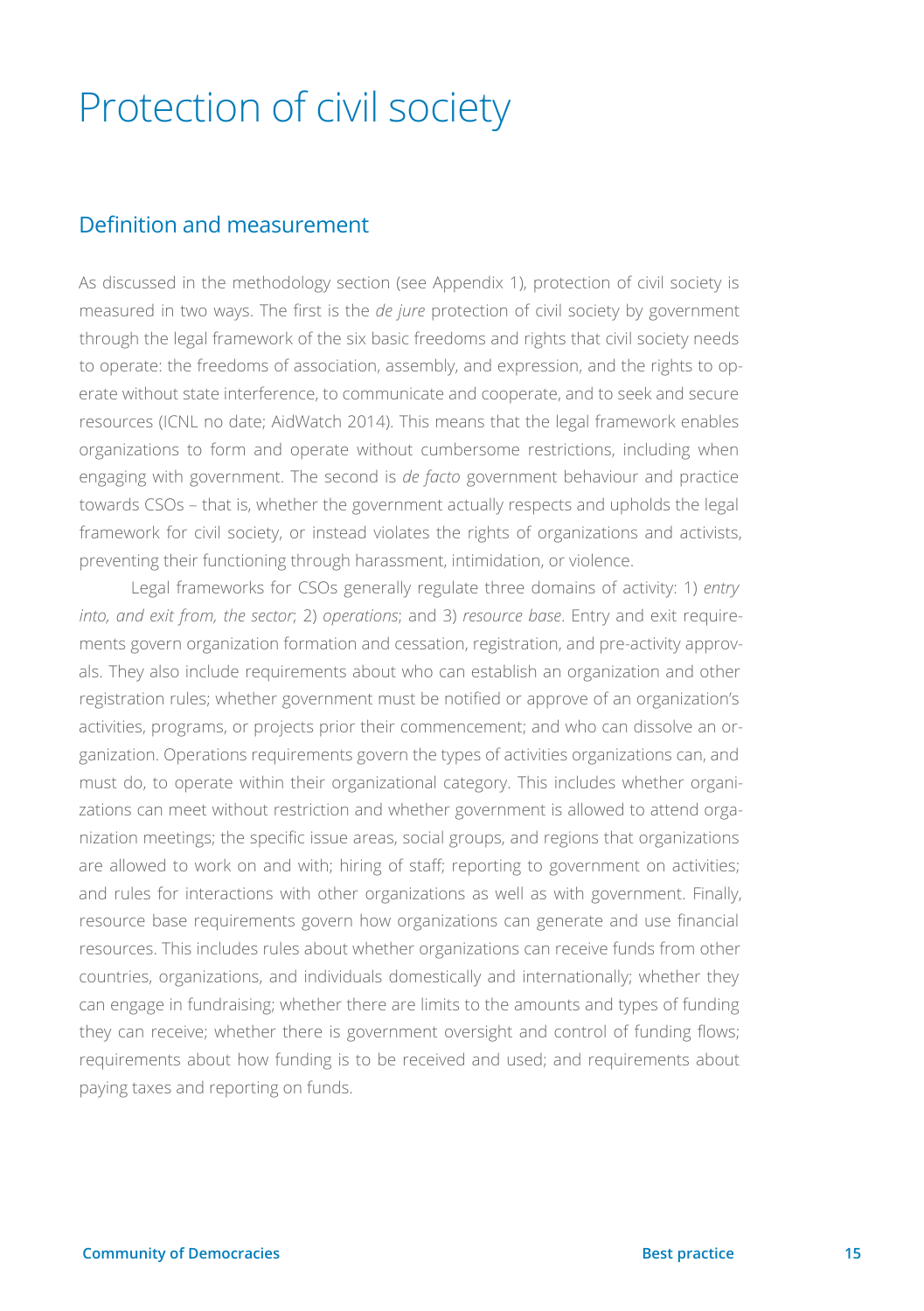#### Protective and enabling legal frameworks

Based on a review of each country's legal framework and secondary documents, the member states that are evaluated as having legal frameworks that best protect and enable civil society space are: Cape Verde, Chile, Estonia, Finland, Italy, Japan, Lithuania, Mongolia, Norway, Philippines, Portugal, Romania, South Korea, Sweden, the United States, Uruguay, and the United Kingdom. In particular, the Civicus Monitor notes that Estonia's legal framework governing the formation of organizations "has been praised as best practice". There is some variation between the states previously mentioned, in that some place light restrictions on the three domains of organization formation (Cape Verde, Finland, Philippines), operations (Japan, Lithuania, Mongolia, Sweden), and resources (Chile, Lithuania, Mongolia, Philippines, Sweden, Uruguay). The survey data supports these findings, with CSO respondents identifying these countries as having a legal framework in place that generally allows CSOs to operate freely, without cumbersome restrictions.

The remaining countries in the sample were evaluated as having moderately restrictive legal frameworks for civil society. The most dramatic developments in legal restrictions have occurred in Hungary and Poland, while there have been discussions about adopting new and negative legal restrictions in South Africa and Nigeria. Moderate legal restrictions on CSOs tend to fall into the following categories: 1) heightened and burdensome registration restrictions, including mandatory registration and strict requirements about who, and how many people, can form an organization; 2) restrictions on the purpose of an organization, and the types of social groups that CSOs can work with; 3) restrictions on engaging in political activities; 4) restrictions on organizational participation in government decision-making processes; 5) heightened and burdensome requirements for government approval of particular activities, and for activity reporting; 6) government control over, and approval of, the flow of funds to organizations; 7) reporting requirements for funding receipt and use; and 8) burdensome taxation requirements.

### Specific examples of protective legal measures

In addition to these broad trends, several specific examples of best legal protection practice can be mentioned. First, three of the Governing Council member states have adopted legal mechanisms protecting human rights defenders, following a growing adherence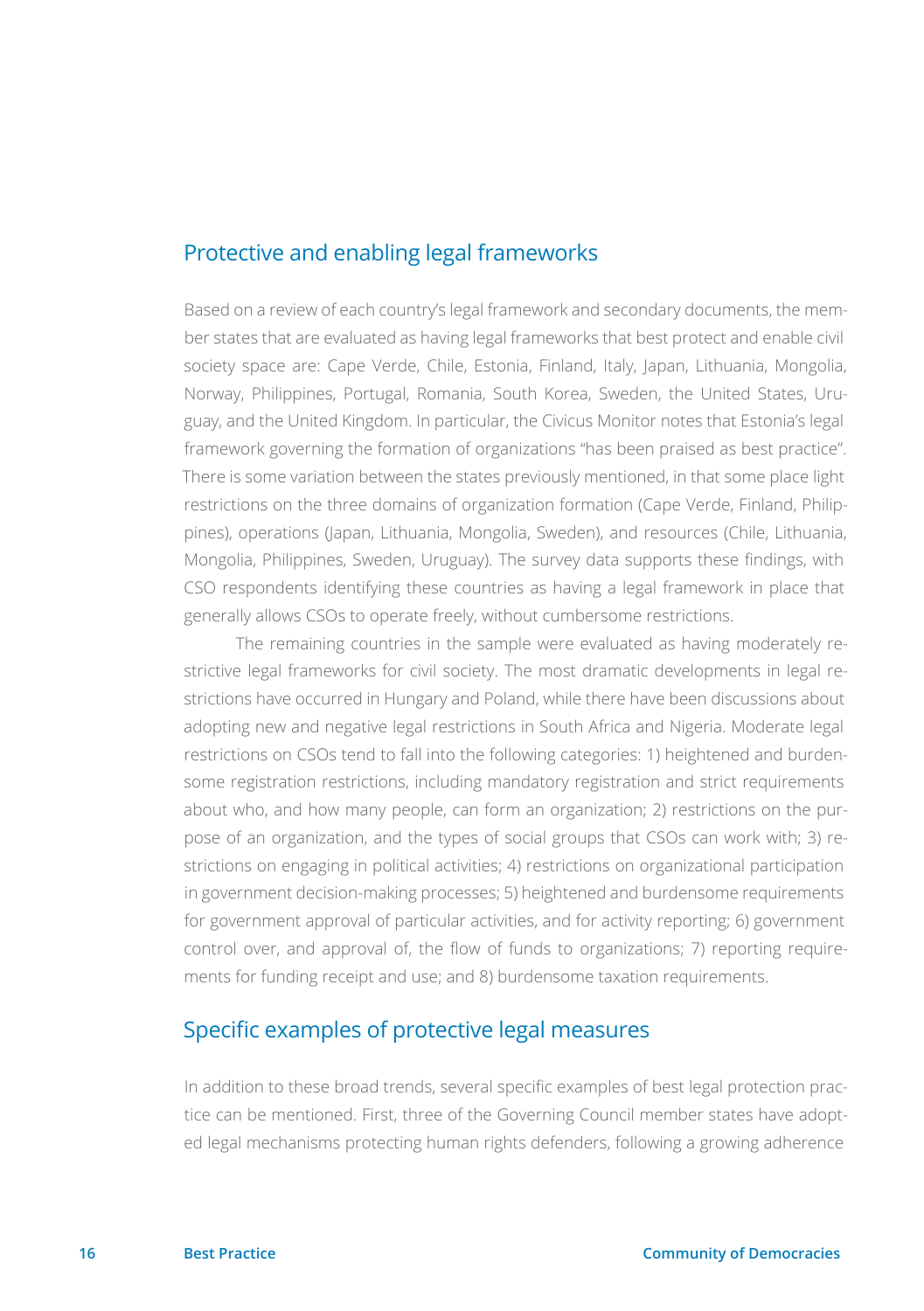among states to this international norm<sup>5</sup>: Mali, Mexico, and Italy. Additional countries have legal measures in place that require government to cooperate with civil society, including requirements for establishing specific institutions to facilitate that cooperation. The International Center for Not-for-Profit Law (ICNL) notes that El Salvador's Municipal Code is aimed at "promot[ing] effective CSO engagement at the local level to address public policy priorities". Municipal governments are required to encourage citizen participation and address citizen concerns<sup>6</sup>. The Constitution of the Philippines mandates CSO participation in decision-making, and the country's Local Government Code of 1991 requires national agencies to consult with local government and NGOs in the planning of projects and programs (CODE-NGO 2016). Chile's Act No. 20500 on Associations and Civic Participation in Public Affairs requires local governments to establish advisory civil society councils.

#### De jure practices: Trends in government protection of civil society

A systematic review of data collected between 2015 and 2017 revealed that there were no reports of government harassment, intimidation, or violence towards CSOs and human rights defenders in Cape Verde, Canada, Estonia, Finland, Italy, Japan, Lithuania, Mali, Norway, Portugal, Sweden, the United Kingdom, and Uruguay. In other words, these states upheld organizational rights and freedoms of association, assembly, and expression. In the states where negative government behaviour towards civil society were noted, this included the following practices: violent harassment and detention of protestors; systematic state monitoring of organizations and activists; impunity for government attacks on organizations and activists; negative discourse about, and stigmatization of, civil society and activists; discrimination by state security forces against organizations, including by the police; travel restrictions; legal harassment; raids by authorities; and intimidation and threats. It should be noted that negative government behaviour towards CSOs occurs even in states that have a protective and enabling civil society legal framework in place.

In the following 18 member states, the respective government was consistently open and responsive to human rights reporting during the time period of analysis: Argentina, Canada, Chile, Costa Rica, Estonia, Finland, Guatemala, India, Italy, Japan, Lithuania, Mali, Mongolia, Norway, Portugal, Sweden, the United Kingdom, and Uruguay. Nine states were somewhat or occasionally open and responsive to human rights reporting: Cape Verde, El

<sup>5</sup> See the Model National Law on the Recognition and Protection of Human Rights Defenders developed by the International Service for Human Rights: [http://www.ishr.ch/news/model-lawhttp://www.ishr.ch/news/mod-](http://www.ishr.ch/news/model-lawhttp://www.ishr.ch/news/model-law)

[el-law](http://www.ishr.ch/news/model-lawhttp://www.ishr.ch/news/model-law)  http://www.icnl.org/research/monitor/elsalvador.html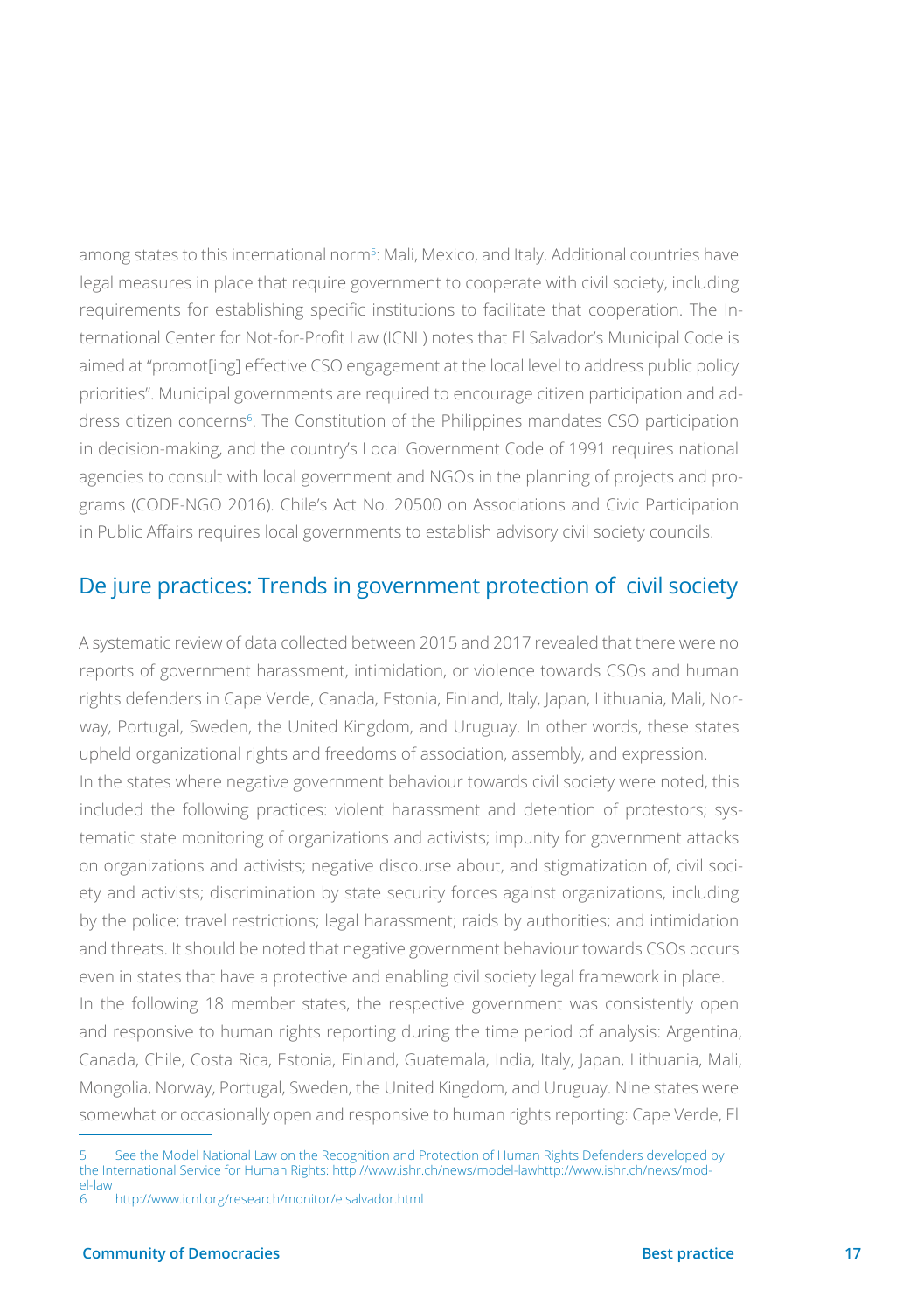Salvador, Mexico, Morocco, Nigeria, Philippines, South Korea, Romania, and South Africa7 . Several UPR country reports describe how governments actively investigate complaints of human rights violations against journalists and activists, such as in El Salvador, Guatemala, India, and Lithuania. In some cases, these investigations have resulted in criminal trials or in the adoption of new protection measures. In particular, the Lithuanian government created an inter-institutional cooperation mechanism to better protect human rights defenders.

<sup>7</sup> Based on data from the U.S. State Department.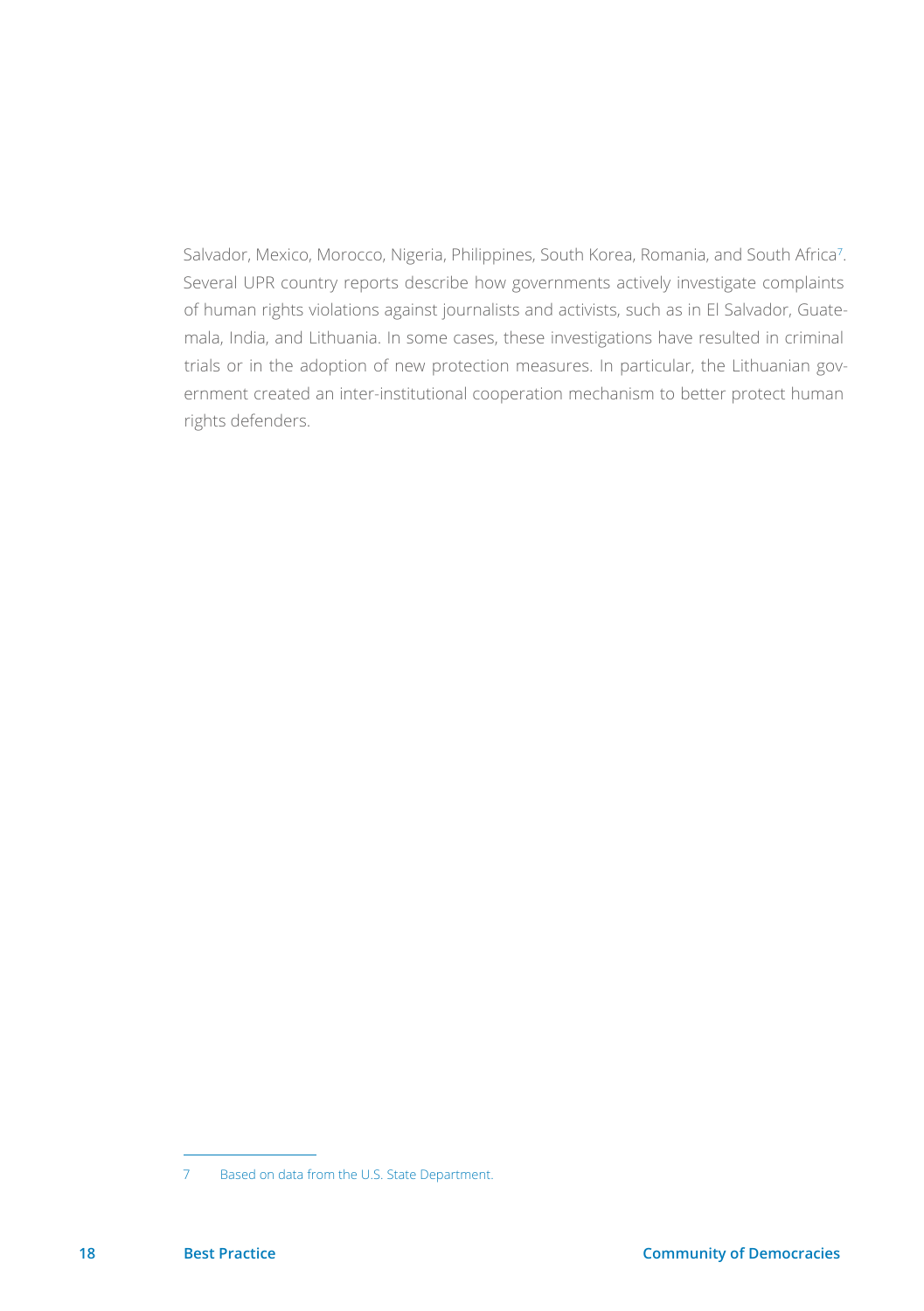# <span id="page-18-0"></span>Engagement of civil society

### Definition and operationalization

This section reviews both *de jure* and *de facto* measures of government engagement with civil society: that is, the legal requirements for engagement as well as actual government engagement practices in the form of established institutions, mechanisms, and processes that facilitate cooperation, collaboration, interaction, and participation. Based on the evidence collected for this report, these requirements and practices can be grouped into the four basic categories below. These largely mirror the categorizations made in other reports, such as those by the ICNL (no date), International Service for Human Rights (2015), and the United Nations General Assembly Human Rights Council (UNGA HRC) (2016)<sup>8</sup>.

- Financial support mechanisms
- International institution mechanisms
- Formal engagement mechanisms
- Ad-hoc and informal mechanisms

#### **Financial support mechanisms**

CSOs generally require funding in order to operate, which they can generate in many ways, for instance through donations, membership fees, fundraising, and grants. In many countries, government is an important source of funding for civil society activities. Many of the CoD Governing Council member states provide some kind of financial support to CSOs, particularly to groups that provide services either domestically or internationally. In some cases, member states also fund CSO advocacy work and research activities.

The ICNL report outlined 8 ways in which public authorities have facilitated the development of civil society and its participation in policy-making: 1) policy documents for cooperation; 2) government offices for cooperation; 3) contact persons or department for CSOs at ministerial level; 4) contact person in the parliament; 5) councils for civil society development; 6) other cross-sectoral advisory bodies focusing on specific areas or issues; civil society funds/foundations; 7) codes/regulations on citizen participation. The ISRH report adds high level support and genuine understanding of the value of civil society. The UNGA HRC report adds the importance of having a political environment in place that recognizes the value of civil society and encourages its engagement.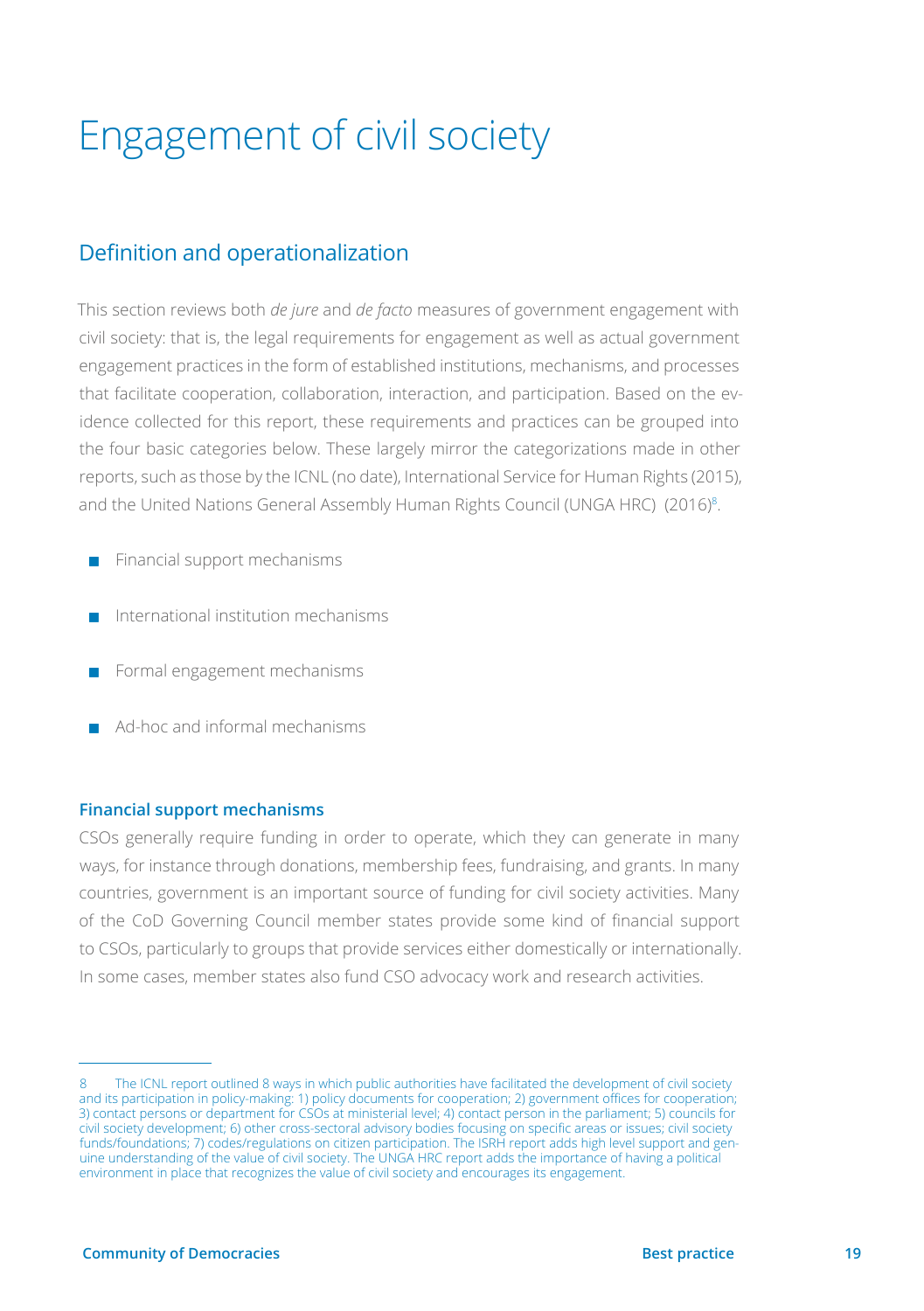Several states – for example, Canada, Finland, Norway, Romania, Sweden, the United States, and the United Kingdom – channel development and humanitarian assistance through local and international CSOs to help achieve those states' foreign policy objectives. Sweden, Finland, and Canada have official policies and guidelines in place for civil society partnerships in international assistance and development policy, in order to enhance the effectiveness of government-civil society cooperation. Additionally, in 2014, Finland adopted a set of guidelines for how to protect and support human rights defenders around the world, and the United Kingdom Foreign and Commonwealth Office also has put in place Guidelines on Working With Human Rights Defenders, which are used by the UK's diplomatic network. The Ministries of Foreign Affairs of several of these countries reportedly meet regularly with CSOs (c.f. Sweden's 2015 UPR national report as well as Finland's 2017 UPR national report).

Member states also provide funding to CSOs for domestic activities, including service delivery and advocacy work. In some cases, this appears to involve direct transfers in the form of government grants to CSOs. For instance, Chilean CSOs receive an estimated 70% of their funding from various levels of government for use on social welfare projects (Pousadela and Cruz 2016). A similar situation is found in Uruguay, where 60% of CSO funds come from government (Civicus 2015). The Mongolian Government has provided financial support to domestic CSOs to implement trainings for domestic violence perpetrators, and to CSOs working on promoting the interests of disabled persons (c.f. Mongolia's 2015 UPR national report). In Romania, local governments also channel funding to domestic CSOs providing social services (USAID 2016a).

In other countries, special financial mechanisms exist to fund civil society activities (c.f. ICNL 2010). For example, the Estonian government has a National Foundation for Civil Society<sup>9</sup> that funds a wide variety of activities, while in 2003, Hungary established the National Civil Fund10 to support the operational costs of CSOs. South Africa's National Development Agency provides grants to CSOs working on poverty alleviation and organizational capacity building (USAID 2016b). Member state survey responses from Poland and Finland provided further evidence of government funding mechanisms for CSOs in those countries. This includes the Civic Initiatives Fund as well as the Civil Society Support and Development Fund in Poland. While government funding for CSOs has recently declined in Poland, the latest (2016) USAID CSO Sustainability Index report for Central and Eastern Europe and Eurasia notes that "all local governments [in Poland] provide funds to CSOs

<sup>9</sup> <https://kysk.ee/nfcs><br>10 http://ceetrust.org/a

http://ceetrust.org/article/111/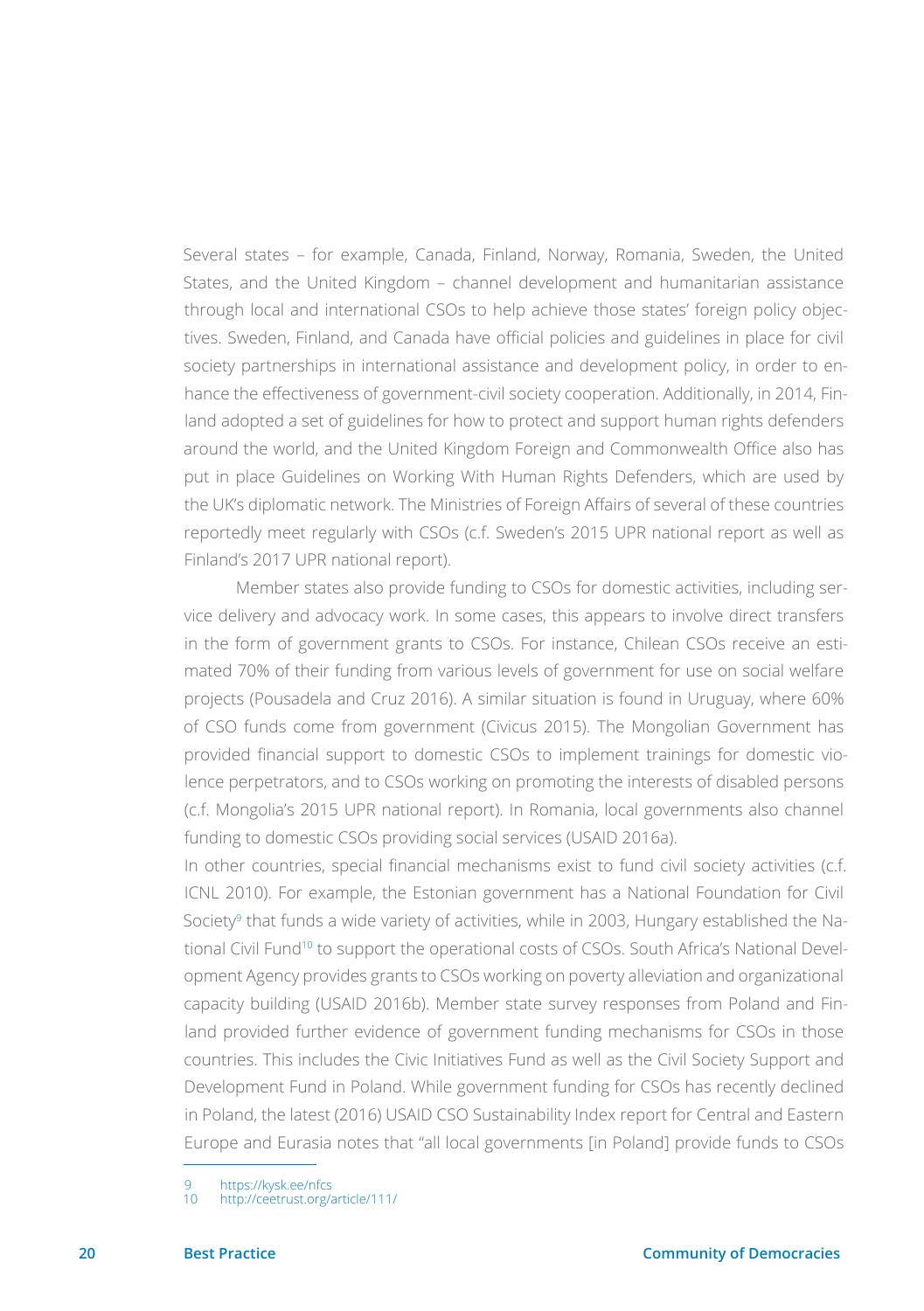carrying out public tasks" (p. 182). In Finland, government funding for CSOs includes the Funding Centre for Social Welfare and Health Organizations (STEA), as well as separate government budget lines for women's organizations in Finland. Finally, Chile created the Fund to Strengthen Public Interest Organizations to finance regional and national projects implemented by these groups.

#### **International institution mechanisms**

Several international institutions, treaties, and initiatives require member governments to provide avenues for CSOs to participate in regular reporting and decision-making processes. For example, each of the Governing Council member states have participated in the United Nations Human Rights Council Universal Periodic Review (UPR) process, wherein they report on specific actions and steps they have followed to fulfill their human rights obligations. Some of the national reports outline the process by which the state and CSOs prepare the national reports in consultation. For instance, El Salvador's 2014 national report states that the government organized consultations with a broad range of CSOs, including LGBTI groups and organizations working with indigenous peoples, women, refugees, and disabled persons. Finland's 2017 report describes an iterative process to prepare the country's National Action Plan on Fundamental and Human Rights. This involved the Finnish government using suggestions it received from civil society groups to improve the country's human rights performance, drafting the Action Plan, and then holding several consultation meetings with CSOs. Finally, the United Kingdom held a series of stakeholder and bilateral meetings in 2016 to engage civil society in preparing its UPR report.

In some countries, the consultative nature of the UPR process has resulted in the creation of formal engagement mechanisms and institutions. For example, the Costa Rican government created the Permanent Body for Consultation with Civil Society (EPCSC) to engage in dialogue with civil society in the UPR process. Hungary's 2016 national report states that the government created an inter-ministerial Human Rights Working Group to observe implementation of the recommendations advanced in the UPR process, with over 50 CSOs serving as members of the group. Likewise, the Nigerian government convened a National Committee on Universal Periodic Review for its 2013 national report that included two civil society representatives, and Uruguay reported setting up a similar group in its 2014 UPR national report.

Another prominent example of government-civil society engagement within an international initiative is the Open Government Partnership (OGP), a multilateral initiative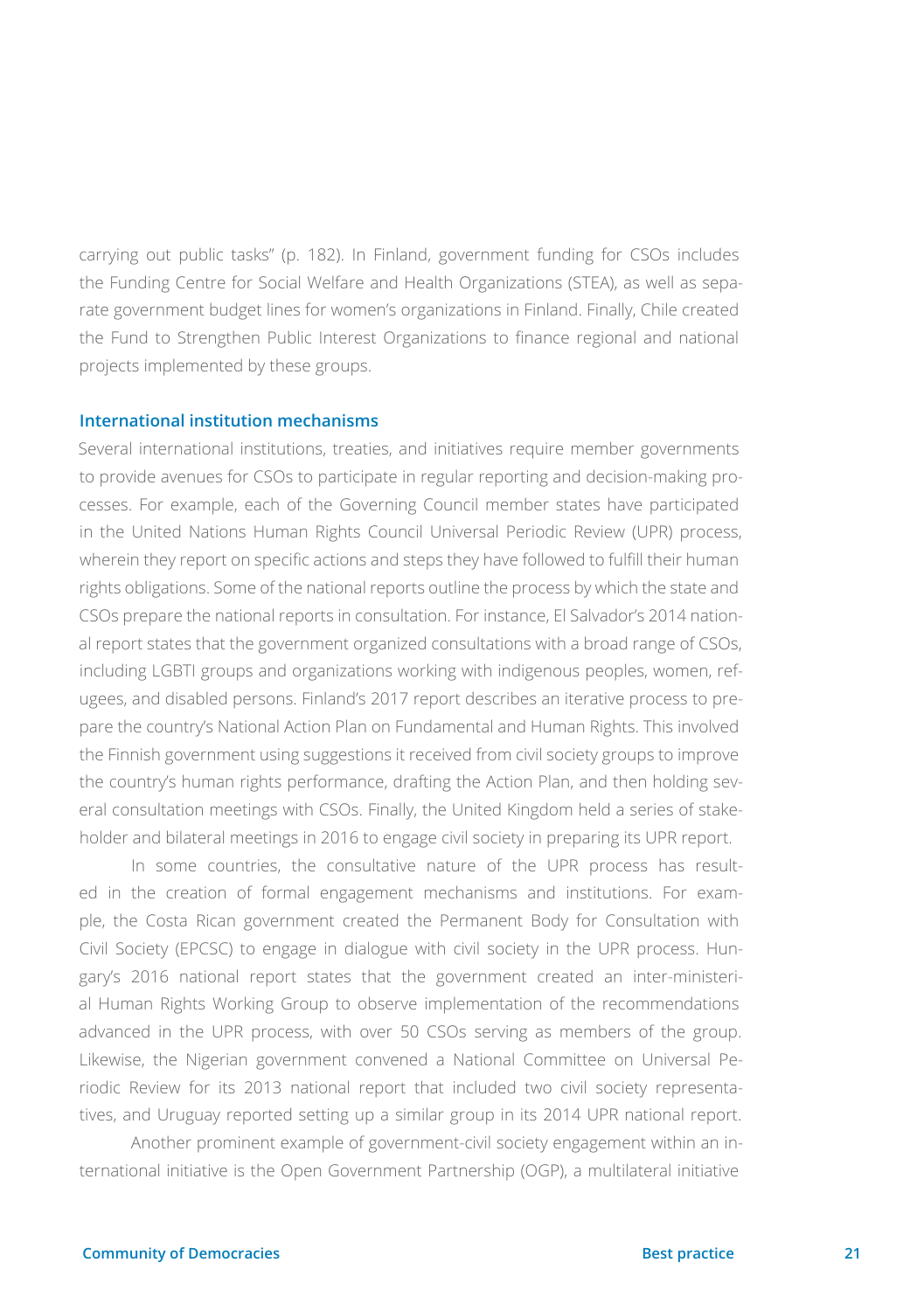aimed at enhancing government transparency and good governance11. Participating countries (which include many of the Governing Council member states) are required to develop a country action plan through public consultation. In Canada, civil society groups called for the establishment of a permanent dialogue mechanism to co-develop the country's OGP action plan; this was finally adopted in January 2018 as a Forum that includes eight civil society and four government representatives<sup>12</sup>. One of Estonia's national OGP commitments is to "increase the engagement capacity of state authorities and participation capacity of nongovernmental organizations in policy-making"13.

#### **Formal engagement mechanisms**

Several member states have formally established institutionalized mechanisms for regular government-civil society engagement, sometimes through legal provisions. These types of mechanisms facilitate regular contact between government and civil society. This includes the following types of arrangements, with member state examples in brackets:

- **Participation requirements for, and mechanisms in, government decision-making** at local or national levels, including as a part of decentralization processes [Argentina, Philippines, Italy, Guatemala]
- $\blacksquare$  Civil society councils and bodies attached to local or national government units [Chile, Costa Rica]
- Government-established, multi-stakeholder consultative and advisory bodies consisting of civil society representatives [Costa Rica, El Salvador, Finland, India, Lithuania, Mongolia, Mali, Norway, Nigeria, Romania, Uruguay]
- **EXA** Legislative groups for engaging civil society [Argentina, Mexico, Mongolia, United Kingdom]
- Government executive branch posts and entities for managing civil society relations [Estonia, Morocco, Romania, Sweden, United Kingdom]

13 See [https://www.opengovpartnership.org/current-commitments/24-24-increase-of-engagement-capaci](https://www.opengovpartnership.org/current-commitments/24-24-increase-of-engagement-capacity-of-state-authorities-and-participation)[ty-of-state-authorities-and-participation](https://www.opengovpartnership.org/current-commitments/24-24-increase-of-engagement-capacity-of-state-authorities-and-participation) 

<sup>11</sup><https://www.opengovpartnership.org/><br>12 http://www.opengovdialogue.ca/en/ab<br>13 See https://www.opengovpartnership. 12<http://www.opengovdialogue.ca/en/about.html>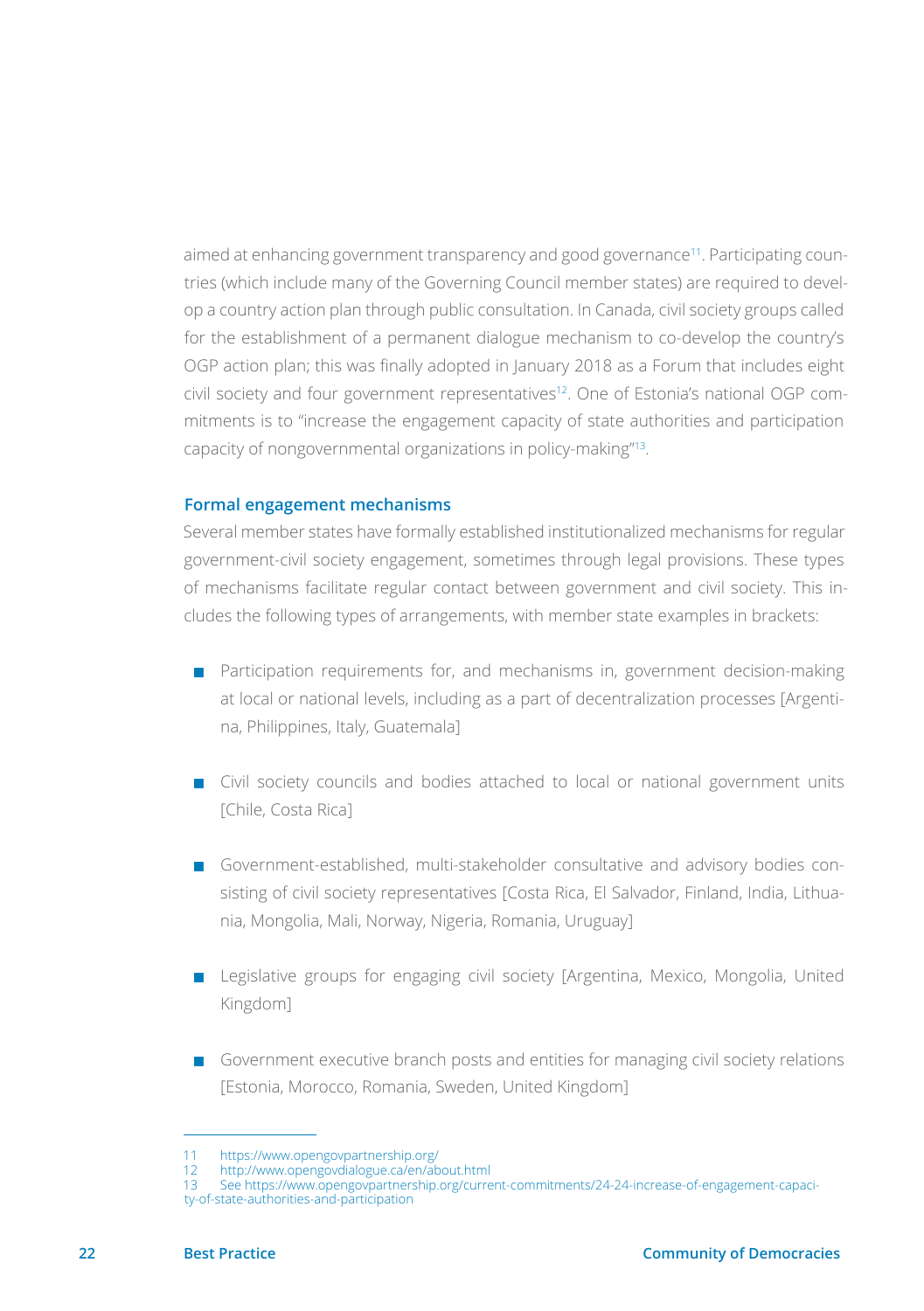$\blacksquare$  E-democracy mechanisms: online platforms and portals for citizen engagement [Finland]

Examples of participation mechanisms include participatory budgeting and processes to facilitate input into government decision-making such as into proposed legislation. In Argentina, Buenos Aires' 1996 Constitution includes a provision for participatory budgeting in Article 52. Several other Argentine cities have adopted similar requirements for participatory budgeting, with some cities restricting participation to CSOs (Nelson Dias 2014). CSO participation in government decision-making is specifically mandated in the Philippines' 1987 Constitution, and the country's 1991 Local Government Code requires national government agencies to consult with CSOs in project and program planning that could cause environmental harm (Civicus 2016). In Italy, the Tuscany Regional Participation Policy promotes civil society participation in government decision-making at regional and local levels14. Guatemala's 2017 UPR report states that, since 2014, CSOs have participated in budget proposals for department development councils and civil society is allocated 5% of departmental budgets to spend on strategic projects.

Examples of other formal mechanisms for civil society engagement in government processes and entities include Chile's Act No. 20500 of 16 February 2011 on Associations and Civic Participation in Public Affairs, which legally institutionalized civic involvement in the country. According to the country's 2011 UPR report, the Act called for several things to strengthen civil society's involvement in government decision-making, including requirements for: 1) municipal governments to establish Councils of CSOs to provide advisory input into local planning; 2) each state-level administration to determine how organizations can participate; and 3) each state-level administration to collect, evaluate and consider views submitted to them by the public on matters of public interest (see also OECD 2017). Costa Rica, too, has similar legally institutionalized entities for government-civil society engagement. As discussed in the country's 2014 UPR, Costa Rica's Executive Decree No. 36776-RE established the EPCSC to create a forum for dialogue with CSOs. This body has assisted in the review process for several treaties and helped to formulate national policies on discrimination, including for the country's indigenous peoples. Examples of civil society advisory bodies or government advisory bodies with civil society representation include Costa Rica's National Migration Council; El Salvador's National

<sup>14</sup> See <https://participedia.net/en/cases/tuscany-regional-participation-policy-italy>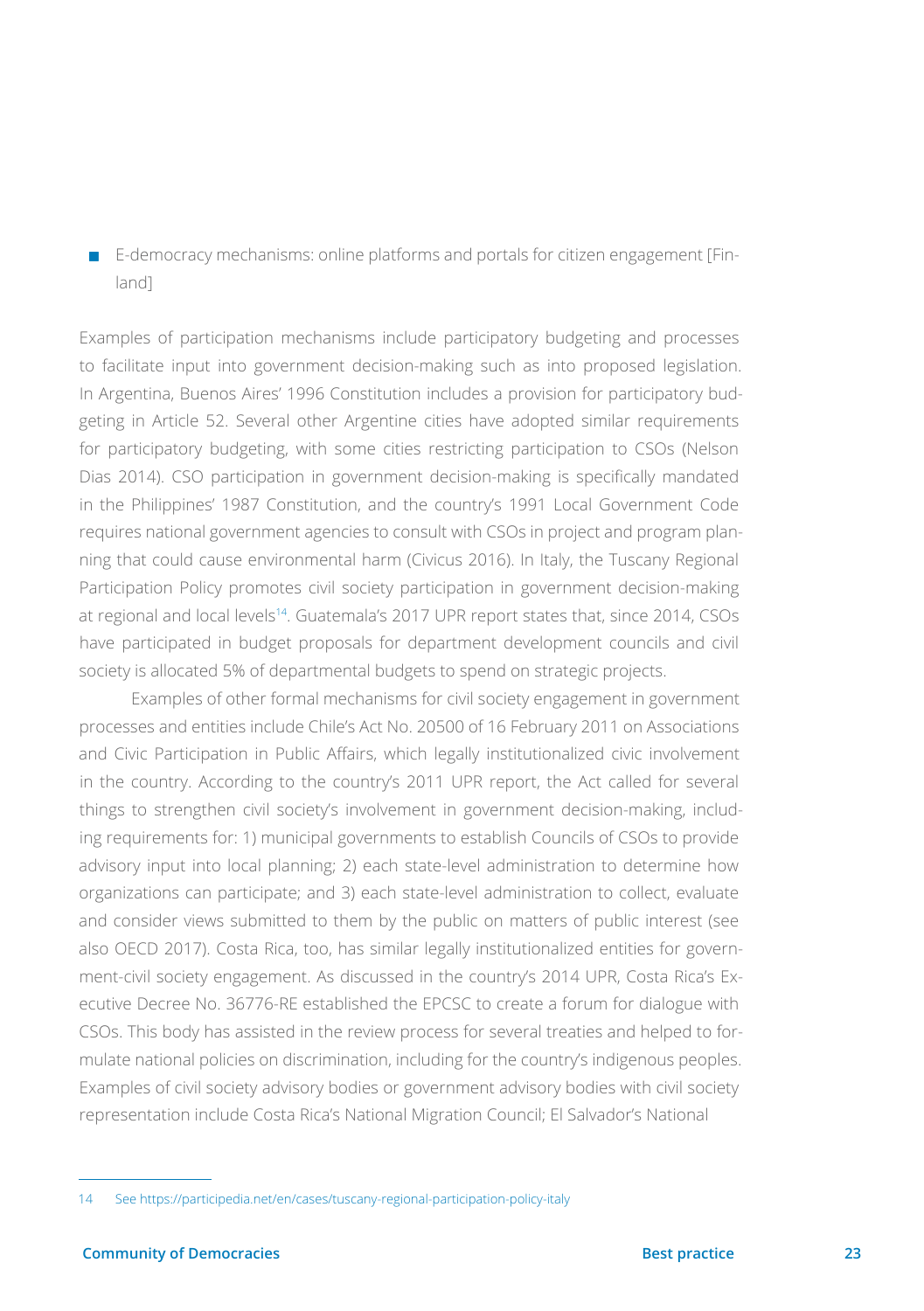Council for Persons with Disabilities, which was restructured in 2001 to ensure better presentation of civil society, as well as the National Council for the Protection and Advancement of Migrants and their Families<sup>15</sup>; and Finland's Advisory Board on Civil Society Policy (KANE), as well as advisory boards for several other government commissions like the National Council on Disability (UN civil society space report). India has a multi-stakeholder National Advisory Council, which helps to draft legislation such as the country's Right to Information Act; and Lithuania has national- and municipal-level NGO Councils, which act as government advisory bodies (OECD 2015). Then there is the Advisory Board of Mongolia's National Human Rights Commission; Mali's Truth, Justice, and Reconciliation Commission as well as the Central Office for the Fight Against Illicit Gains (USAID 2016b); and Norway's KOMpakt committee, which is composed of representatives from government, private sector, civil society, and academia and serves to advise government on corporate social responsibility matters. The Nigerian Police Force has a specific forum for information and idea sharing regarding human rights issues, while in Romania, CSOs participate in the Steering Board of the National Council for Combating Discrimination. Finally, Uruguay has an inclusive National Council on Gender and National Advisory Council Against Domestic Violence.

 Some member states have established special government agencies and offices to engage with civil society, such as the United Kingdom's Office for Civil Society (under the Department for Culture, Media, and Sport) which is responsible for government policy relating to CSOs. Argentina's Ministry of Foreign Affairs created the Consultative Council of Civil Society in 2003 as a way to formalize discussions that had been occurring between government and civil society on regional and global public policies and their impacts both nationally and internationally. Mongolia established the Civil Society Council in 2008 to act as a liaison between the government and CSOs, and the country's President furthermore has a special policy advisor on civil society and human rights. In 2004, Mexico created the Commission for the Promotion of Activities of Civil Society Organizations, which defines public policies to promote the activities of CSOs and encourages dialogue between the public, private, and CSO sectors. According to a survey respondent, Commission members include several national institutes and ministries.

<sup>15</sup> See page 35 of El Salvador's 2016 report for the International Covenant on Civil and Political Rights for a more complete list of the various government agencies in which civil society is represented.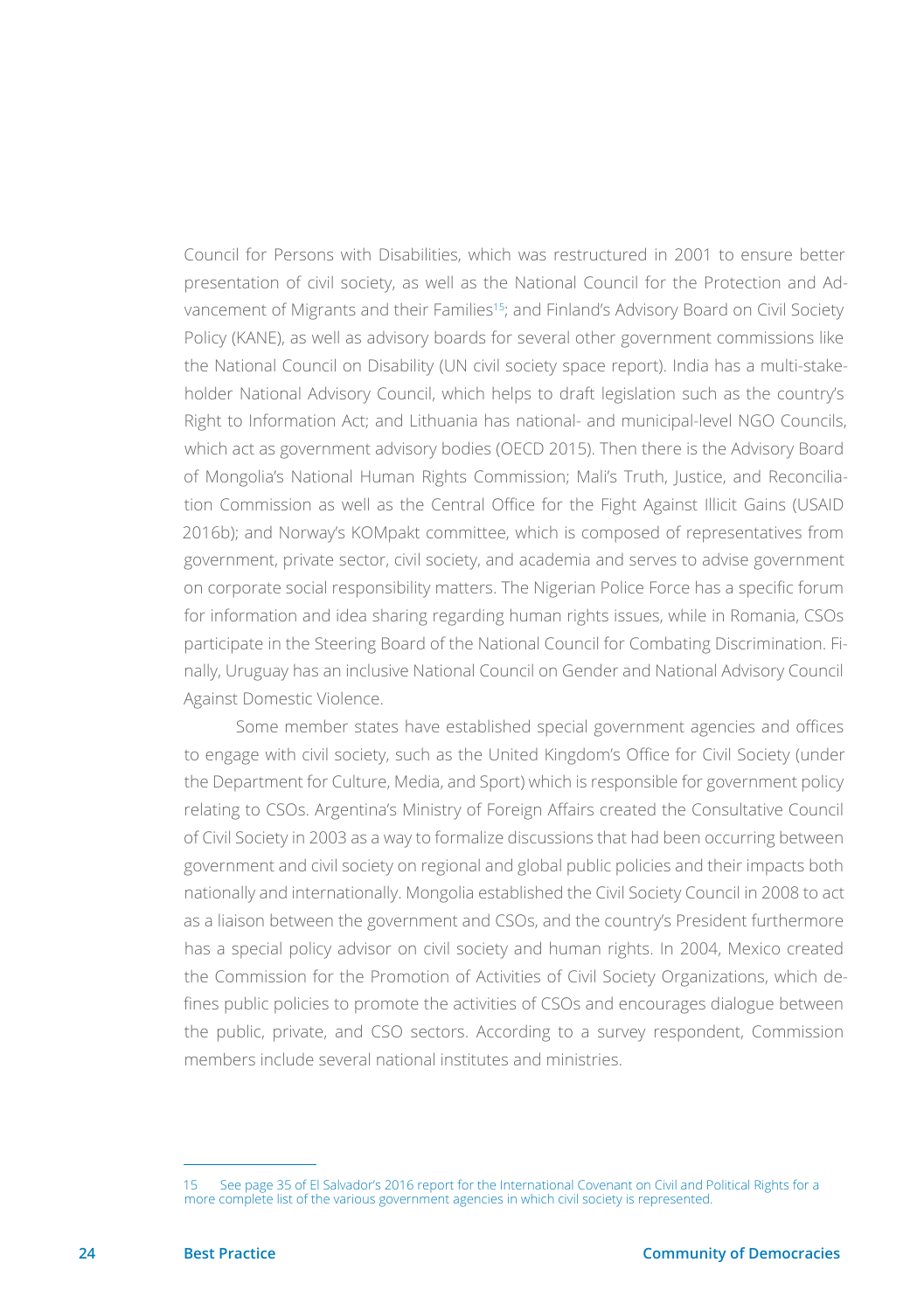Member states have also created special executive and legislative positions and bodies for civil society relations, such as the former Minister for Civil Society in the United Kingdom (now a junior minister in the Department for Culture, Media, and Sport). Likewise, Sweden's Agency for Youth and Civil Society advises government on issues relating to civil society policy so as to improve conditions for CSOs, which is achieved through distributing funds to CSOs, collecting and disseminating knowledge about CSOs, and forming connections with CSOs. In 2015, Romania started a Ministry for Public Consultation and Civic Dialogue to create a framework for public participation in government decision-making and increase transparency through enhanced information access. According to ICNL's Civic Freedom Monitor, Morocco's Head of Government for Relations with the Parliament and Civil Society works to strengthen the role of civil society and CSO capacities (including funding systems), in cooperation with CSOs<sup>16</sup>. In the 1990s and early 2000s, Hungary had special government offices at the legislative and executive levels to facilitate government engagement with civil society, including a special unit within Parliament to enable CSO participation in legislative decision-making. The country also had a Department for Civil Relations within the Office of the Prime Minister, which was tasked with ensuring a favorable legal framework for civil society and drafting government policies regarding the sector (BCNL 2009)17. The "Estonian Civil Society Development Concept", adopted by the Estonian Parliament in 2002, is a formal communications entity that guides government-civil society relations, and its implementation is overseen by a committee composed of ministerial representatives and CSOs (USAID 2016a).

Finally, Finland provides a good example of the use of electronic web-based platforms for civic participation, as reported both in the UNGA HRC (2016) and by the Finnish government's response to the survey for this study. The country's e-participation program allows citizens to participate in the different phases of the policy process at national and local levels. Citizens can raise and discuss issues, provide input into draft policies, and propose legislation via government online participation venues.

<sup>16</sup> See <http://www.icnl.org/research/monitor/morocco.html>

<sup>17</sup> See also [http://www.icnl.org/research/journal/vol10iss4/art\\_1.htm](http://www.icnl.org/research/journal/vol10iss4/art_1.htm)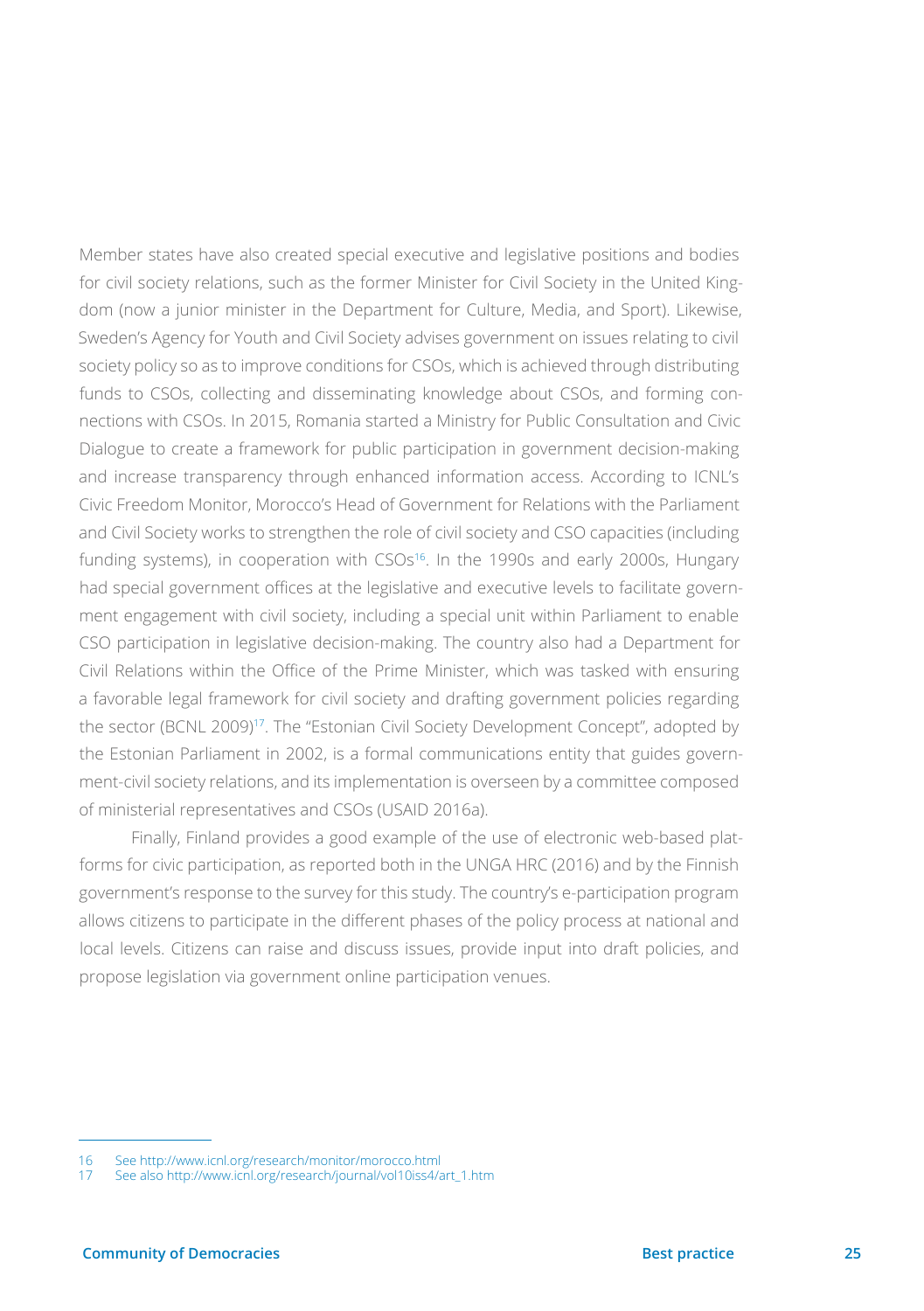#### **Ad-hoc and informal measures**

Member states have also created a number of ad-hoc and informal measures to engage with civil society. These are mechanisms that may not be enshrined in law, that occur as one-time or irregular phenomenon, and/or that serve a special function related to a particular event, process, or need. Examples of these measures are found below. Most of the Governing Council member states have government agencies that engage with CSOs via one or all of these five mechanisms, though they may not be legally required to do so.

- $\Box$  Dialogue and debate with CSOs
- Government agencies that choose to consult CSOs on particular issues
- $\blacksquare$  Drafting and implementation of new legislation, policies, Constitutions, and action plans
- $\blacksquare$  Partnerships to take action on some issue
- Service delivery

**Dialogue and debate**, of course, is not only an ad-hoc or informal measure, but occurs as part of international institutional mechanisms as well as formal engagement mechanisms. Some examples of ad-hoc dialogue measures include the National Dialogue that the Argentine government convened with CSOs in 2015 to revise the legal framework governing CSOs, as well as dialogue forums that took place as part of a justice program. Chile held a civic dialogue in January 2010 to draw up the third "Plan for Equality Between Women and Men 2010-2020", and the country's police force reportedly engages in dialogue with CSOs in order to ensure their practices meet international human rights obligations. Dialogues were also held in Chile to address prison reform. In 2012, Moroccan CSOs participated in a Commission on National Dialogue to reform the justice system, and an additional dialogue mechanism was created in 2013 to feed into the constitutional reform and address civil society's constitutional rights. In 2008, South Africa held a National Social Dialogue, which convened government and civil society representatives to discuss strategies for promoting social cohesion. Finally, Uruguay reported in its 2014 UPR nation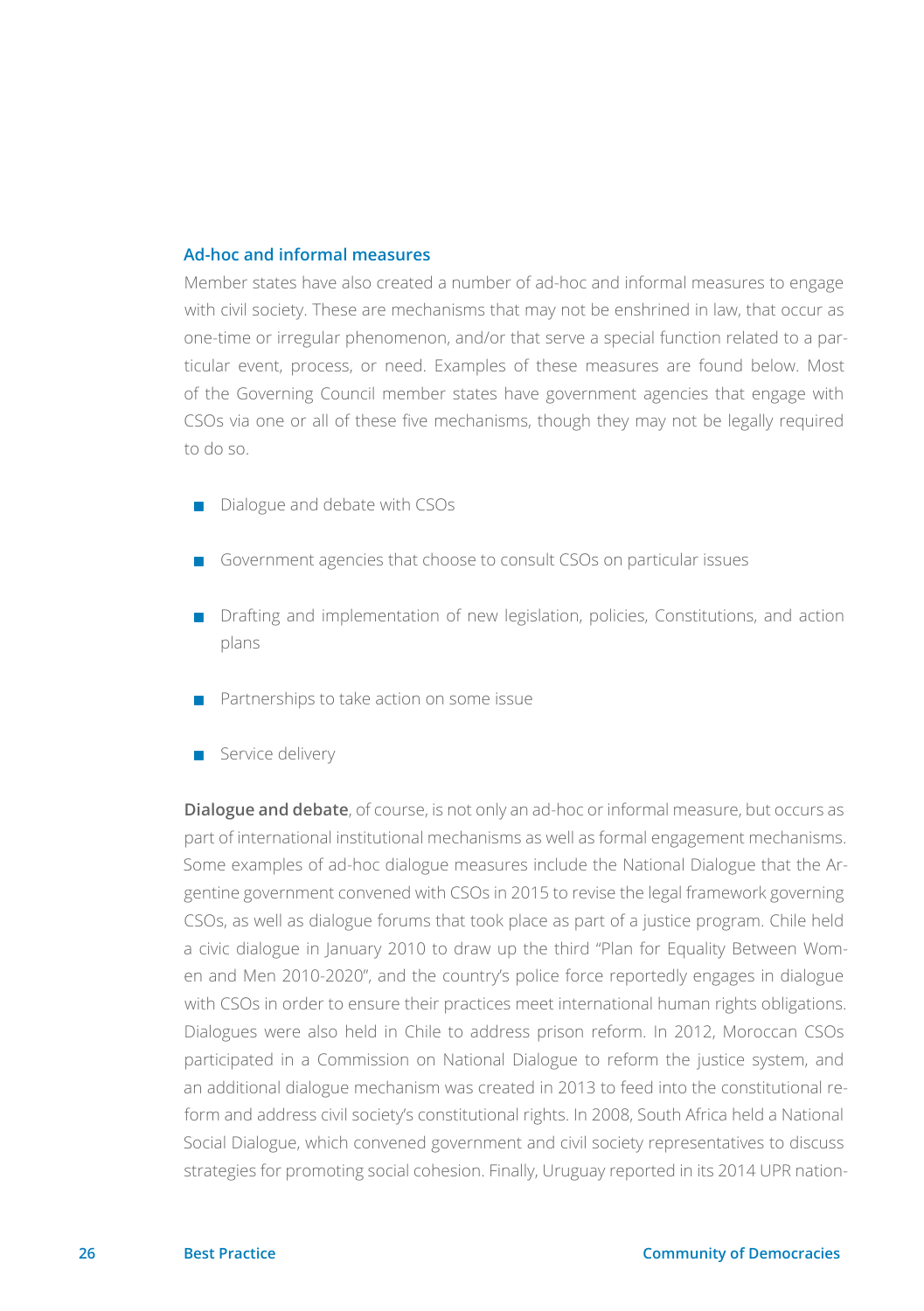al report that the government there has convened several debates and dialogue forums with civil society to develop social policy reform agendas and to discuss the establishment of the National Care System in the context of improving gender equality in the labor force.

**Government agencies** in many of the Governing Council member states consult CSOs on particular issues and/or legislation, and/or involve CSOs in drafting, revising, and implementing legislation, policies, constitutions, and action plans. One example of active consultation on issues is how the relevant government human rights agency in several member states engages with CSOs to advance protection of human rights, such as in India, Portugal, South Korea, and Uruguay.

**Further cooperation on legislation**, policy drafting and implementation has occurred in nearly every member state. For instance, the National Commission for Refugees in Argentina has worked closely with CSOs to develop a work plan on refugee support, while the Chilean government cooperated with civil society to draft new migration legislation in 2012, design a new policy on civic participation in 2011, draft text for a new Constitution, and develop and implement both a National Action Plan to combat Domestic Violence as well as a new policy for inclusion of persons with disabilities. Malian and Moroccan CSOs were actively involved in the constitutional reform process in those countries, and the 2011 Moroccan Constitution reportedly strengthens civil society (USAID 2016c)<sup>18</sup>. Costa Rica also consulted with civil society to draft a national policy and corresponding action plan for preventing discrimination. El Salvador has also engaged civil society to help implement its Safe El Salvador Plan to address violence and to help draft several pieces of legislation and policy, including for the rights of women and media.

CSOs are regularly involved in government decision-making in Estonia and provide input and expertise, and the government there has also adopted a set of Good Engagement Practices in 2011 to guide and enhance civil society participation (TASCO 2015)<sup>19</sup>. The same is true in Finland, where the government consults NGOs about legislation and reports, and ministries are expected to have a strategy in place for how to promote civil society participation (UNGA HRC 2016). In India, the government consulted CSOs on a proposed national law to protect domestic workers.

<sup>18</sup> <http://carnegieendowment.org/sada/62417>

<sup>19</sup> <https://riigikantselei.ee/en/supporting-government/engagement-practices>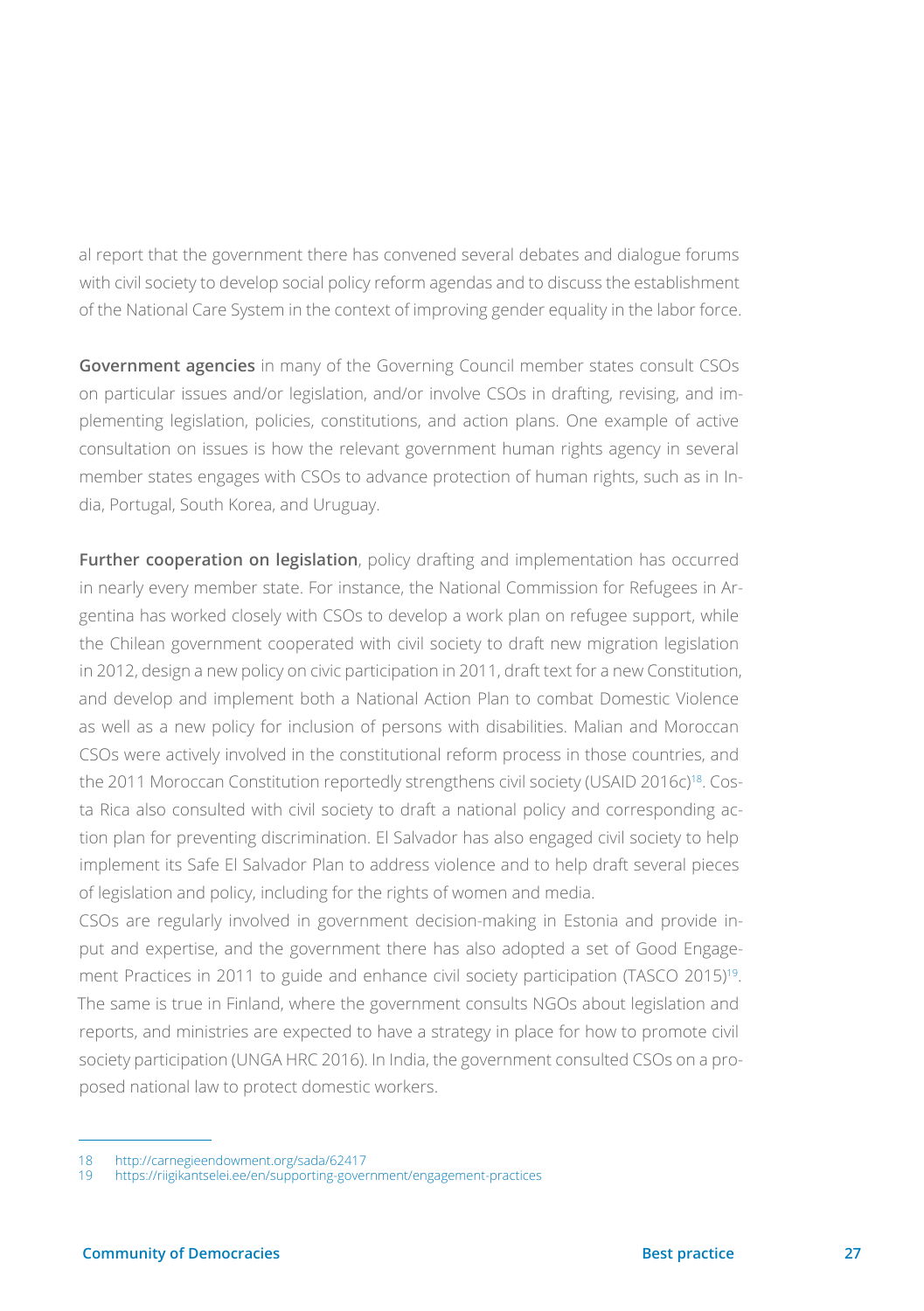CSOs in the UK were consulted during an update of the country's National Action Plan on business and human rights, and CSOs are involved in implementing the UK's Human Trafficking Strategy. In Norway, the government invited civil society to provide input into a strategy against hate speech, and created a reference group composed of various social actors for this strategy, including CSOs. Portugal has involved CSOs in designing its National Strategy for the Integration of Roma Communities. Romania envisions partnering with civil society to implement its own strategy for the inclusion of Roma citizens and has furthermore consulted with civil society to change disability legislation and to formulate and implement anti-corruption policies (USAID 2016a). In other cases, such as in the United States and South Africa, avenues exist for CSOs to provide input into legislation and policy-making through public hearings.

**Government and civil society enter into partnerships** of different types, usually in order to take action on an issue and/or to deliver services. In Argentina, the National Council for Women collaborates with CSOs to disseminate information on women's rights, while the Ministry of Human Rights and Cultural Pluralism works with civil society to strengthen mechanisms to prevent torture. In Estonia, CSOs partnered with the government to plan a national administrative reform effort, under which CSOs would be engaged in service delivery (USAID 2016a). Estonian CSOs provide a wide variety of services to a diverse range of social groups (ibid). Member states with uneven socio-economic development levels and that face difficult humanitarian situations, such as India, Mali, and Nigeria, or that have experienced large-scale disasters, such as Japan, often rely on civil society to assist with providing services to citizens during times when government capacity to deliver services is stressed (USAID 2016a and b; Leng 2015).

The Mongolian government has partnered with CSOs to address issues of violence, human trafficking, disabled persons' employment, and stigmatization of LGBT persons. In past years, the efforts of Mongolian women's organizations have resulted in the adoption of the National Program for Advancement of Women in 1996 and the National Policy on Gender Empowerment in 2002 (Tseden 2012). The 2016 USAID report on CSO Sustainability in sub-Saharan Africa noted that CSO-government partnerships at the state level in Nigeria are particularly strong, and that government is increasingly willing to collaborate with civil society for advocacy and service delivery purposes (USAID 2016b). Uruguay involved CSOs in the development of strategies and activities to prevent violence against women, and has collaborated with CSOs to operate centers for victims of domestic vio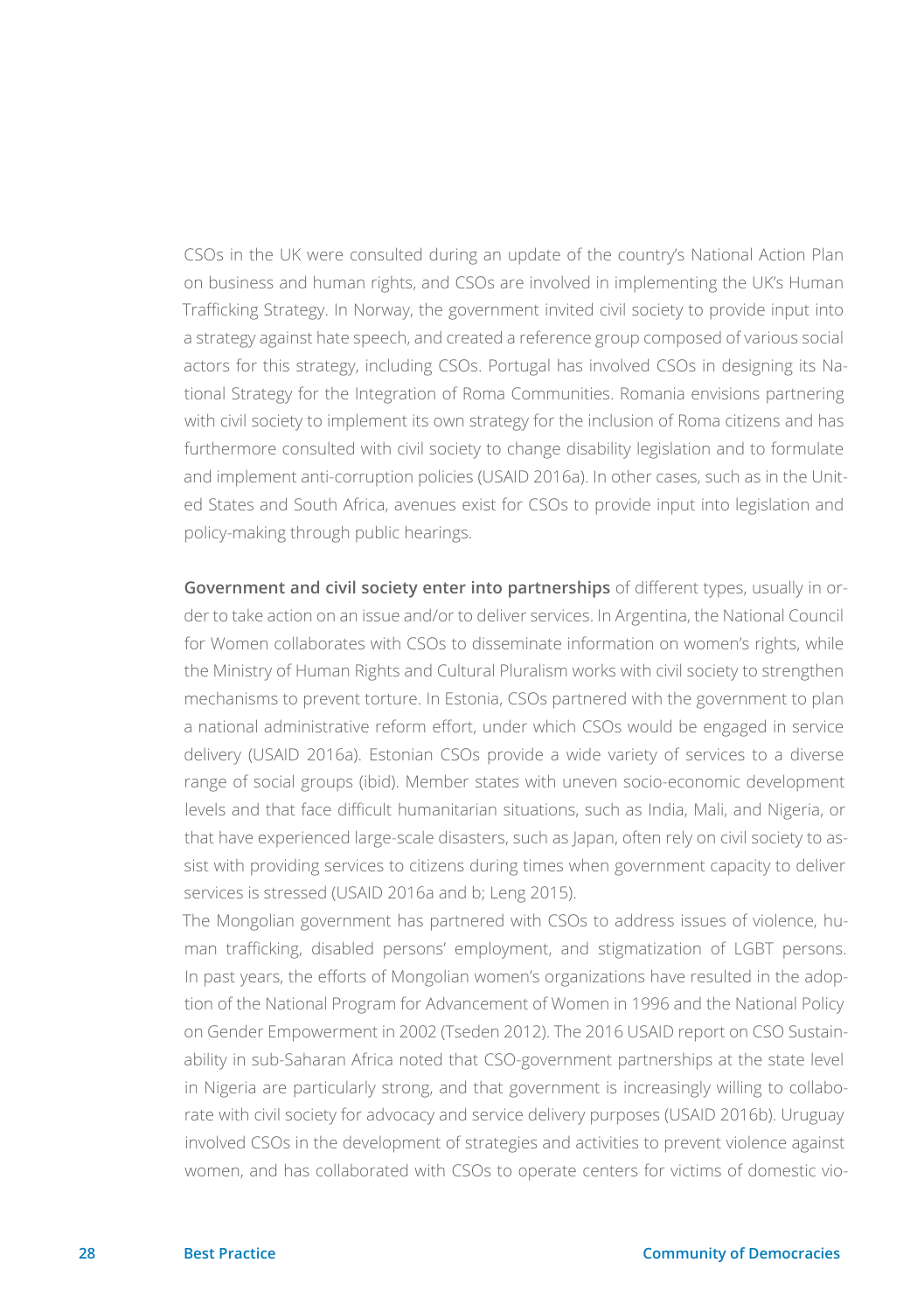lence. In the United Kingdom, the multi-stakeholder Age Action Alliance has worked to improve the lives of disadvantaged older people.

The United Kingdom organized National Democracy Week in July 2018, with the active collaboration of civil society groups the length and breadth of the country. The objective was to refresh interest and enthusiasm for democratic processes amongst hard-to-reach elements of society.

**Finally**, it should be noted that government and civil society also work together as partners in international, multi-stakeholder voluntary initiatives, such as the Extractive Industries Transparency Initiative (EITI), a publish-what-you-pay campaign to improve transparency in the mining, oil, and gas sectors. Nigeria, Norway, the United Kingdom, Mali, the Philippines, Mexico, Mongolia, and Guatemala are all EITI members.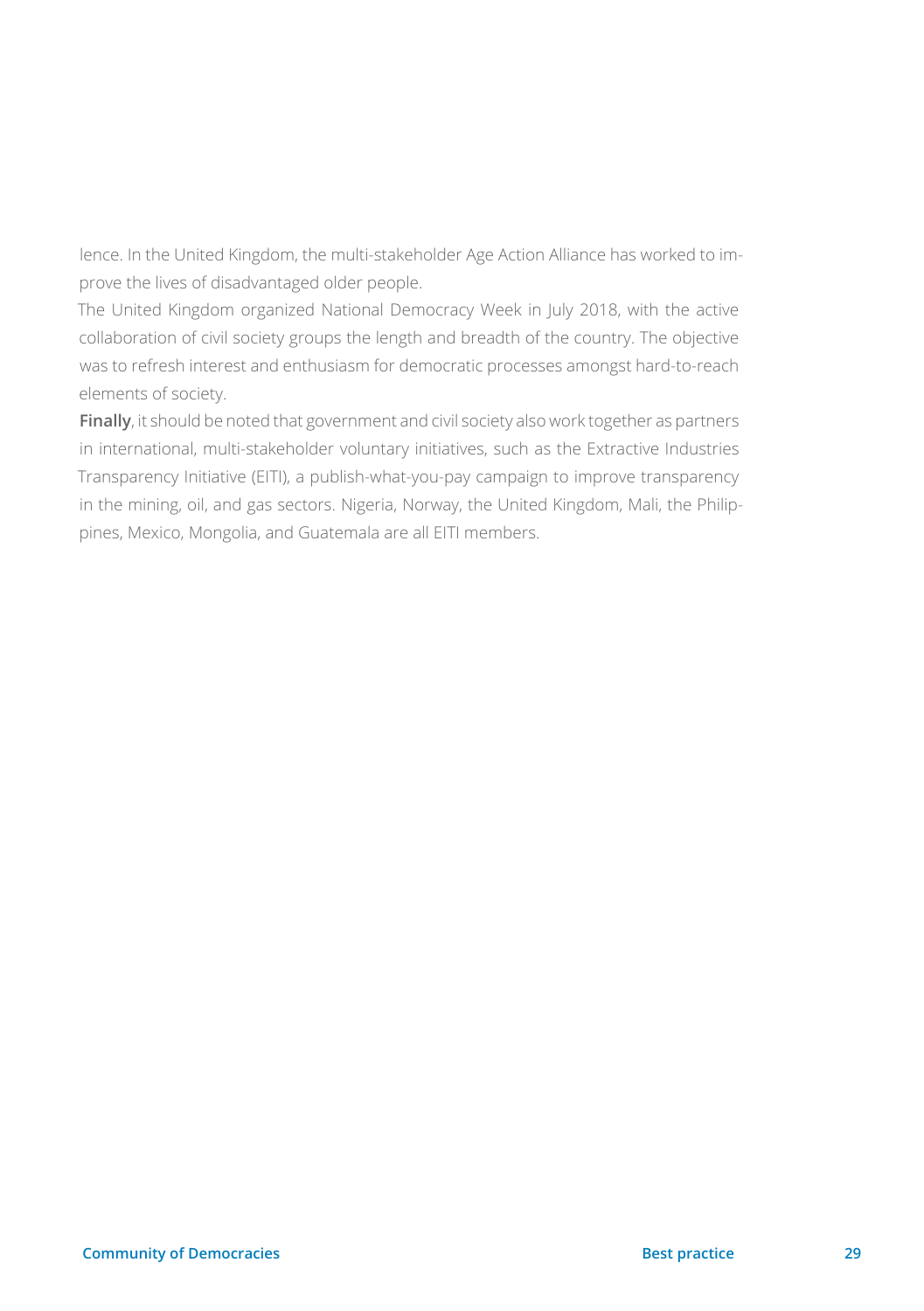## <span id="page-29-0"></span>Discussion: Protecting civil society space

How can states protect civil society space at home? The existing literature on this topic provides several suggestions and further empirical examples that are useful starting points for thinking about how Community of Democracies Governing Council member states can best protect and engage CSOs within their countries. To ensure full protection of civil society, several reports emphasize the importance of states having a legal framework in place that fully respects the six fundamental freedoms and rights required for civil society to function effectively – and to repeal domestic laws that are not consistent with international human rights law (c.f. UNGA HRC 2016; AidWatch 2014; INCL no date; Trocaire 2012; Act Alliance 2014). Tillemann (2015) suggests ten principles for how governments can help safeguard civic space in their foreign activities, but some of the principles can be applied domestically, such as formulating and adopting policies on the importance of safeguarding civic space; coordinating efforts across government to protect civil society; providing funding related to civic space and assisting CSOs to acquire resources; engaging in international efforts to support civic space; conducting regular dialogues with CSOs at home and abroad; and requiring government institutions to report on how their actions help to strengthen civil society. A 2016 report by the United Nations High Commission for Human Rights calls for governments to ensure access to information, provide avenues for participation of CSOs in policy development and decision-making processes, grant long-term financial support to civil society, and avoid using negative discourse about civil society. An Act Alliance report from 2014 recommends states to increase the number and quality of participation mechanisms for CSOs to contribute to designing and implementing policies, and to further ensure that CSOs and minority groups in particular are able to exert real influence in decision-making processes. Finally, AidWatch (2014) states that there are three main indicators of an enabling civil society environment: 1) a legal framework that recognizes the six freedoms and rights for civil society, that protect the rights of vulnerable groups, and that permit access to information; 2) the creation of spaces for policy influence; and 3) donor-CSO relationships that are supportive of CSOs' role in development.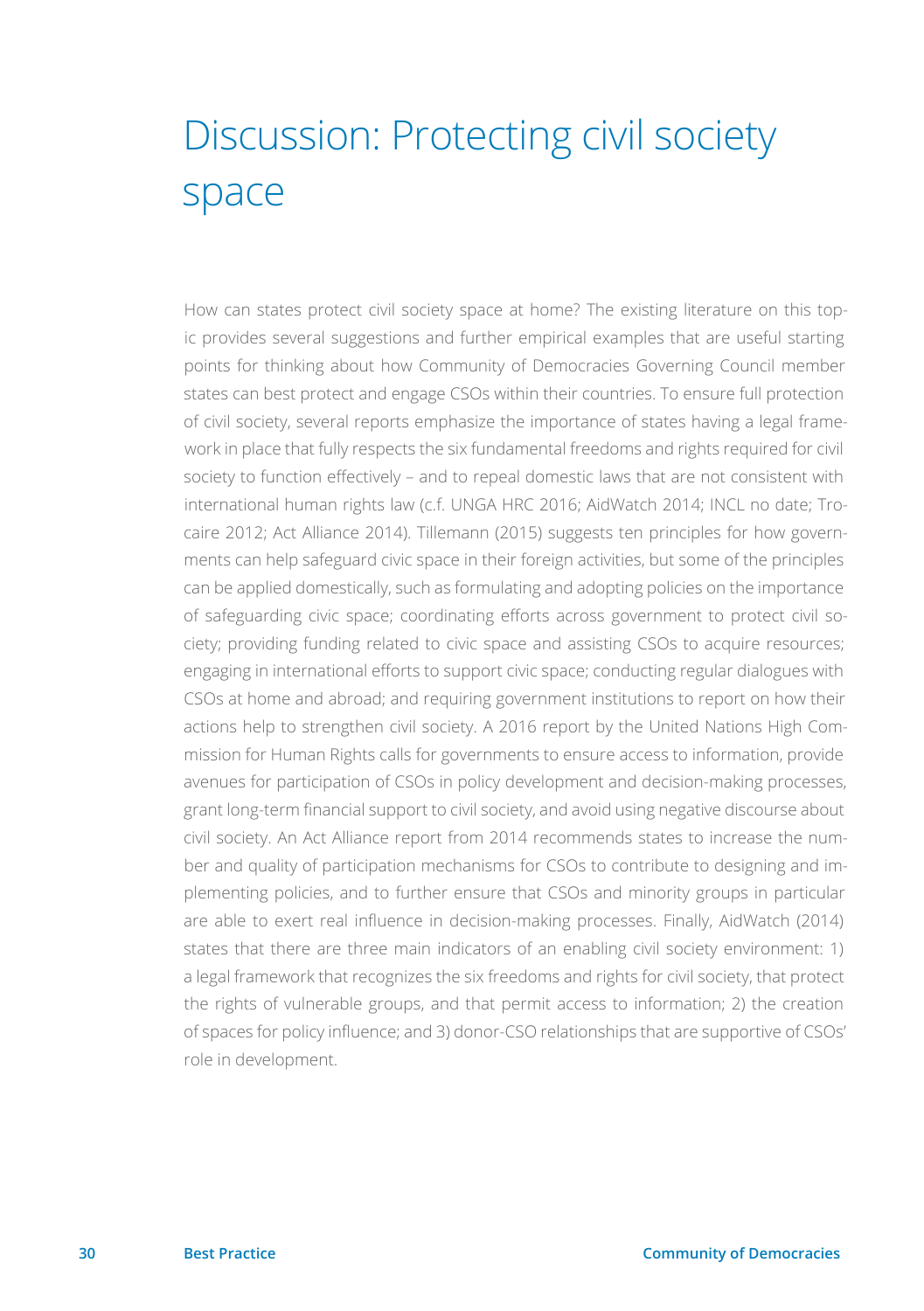## <span id="page-30-0"></span>Conclusions

### Challenges in protecting and engaging civil society

This report has highlighted a range of protection and engagement mechanisms created by Community of Democracies Governing Council member states to protect and engage civil society domestically. This report is intended to provide an overview of these mechanisms, rather than go into detailed and comprehensive analysis and assessment of them within each country. The report does not, therefore, speak to the implementation and quality of these mechanisms, and the degree to which they provide forums for meaningful participation, consultation, collaboration, and interaction $20$ . It is likely that the quality of the mechanism depends on both its design (including who takes the initiative in establishing them) and the attitudes and beliefs of both government and civil society actors about them. Several documents reviewed for this report highlighted instances of participation mechanisms and engagement forums where there are low rates of participation by CSOs, or where CSO participation is not very meaningful. For instance, an ICNL report from 2015 on the Argentine Consultative Council on Public Policies stated that the Consultative Council on Public Policies was barely operational, and pointed to survey data that suggested that there is low knowledge among CSOs about consultative spaces at the national or provincial level. The same report also reported that just 25% of surveyed Argentine CSOs had served at some point on a commission or other organ with representatives of civil society and government (versus 64% in Bolivia, 53% in Chile, and 51% in Mexico), while only 13% had participated in a public hearing (Nieva and Guadamuz 2015). A 2016 Civicus report on the CSO enabling environment in the Philippines reported that "many government agencies conduct token consultations in order to comply with requirements for CSO participation. The degree of openness still depends to a large extent on the leadership of the concerned office, national agencies, or local governments" (p. 73). Thus, a key first challenge in protecting and engaging civil society is to create meaningful spaces for civil society engagement.

<sup>20</sup> See ICNL (no date) for details on the factors that make it more likely for specific engagement practices to be successful. There are two areas of future research that would be useful in any further work on the quality of protection and engagement mechanisms. First, analysis should be carried out of the independent effects of protection and engagement mechanisms on state-civil society relations. Any such effects are likely to depend on the design of the mechanisms and the way in which they are implemented, but also on the capacity of government and CSOs to participate in them. Second, more examination could be carried out on how protection and engagement mechanisms have evolved over time, how they compare across countries (and perhaps even within countries), and the conditions under which they either deteriorate or improve.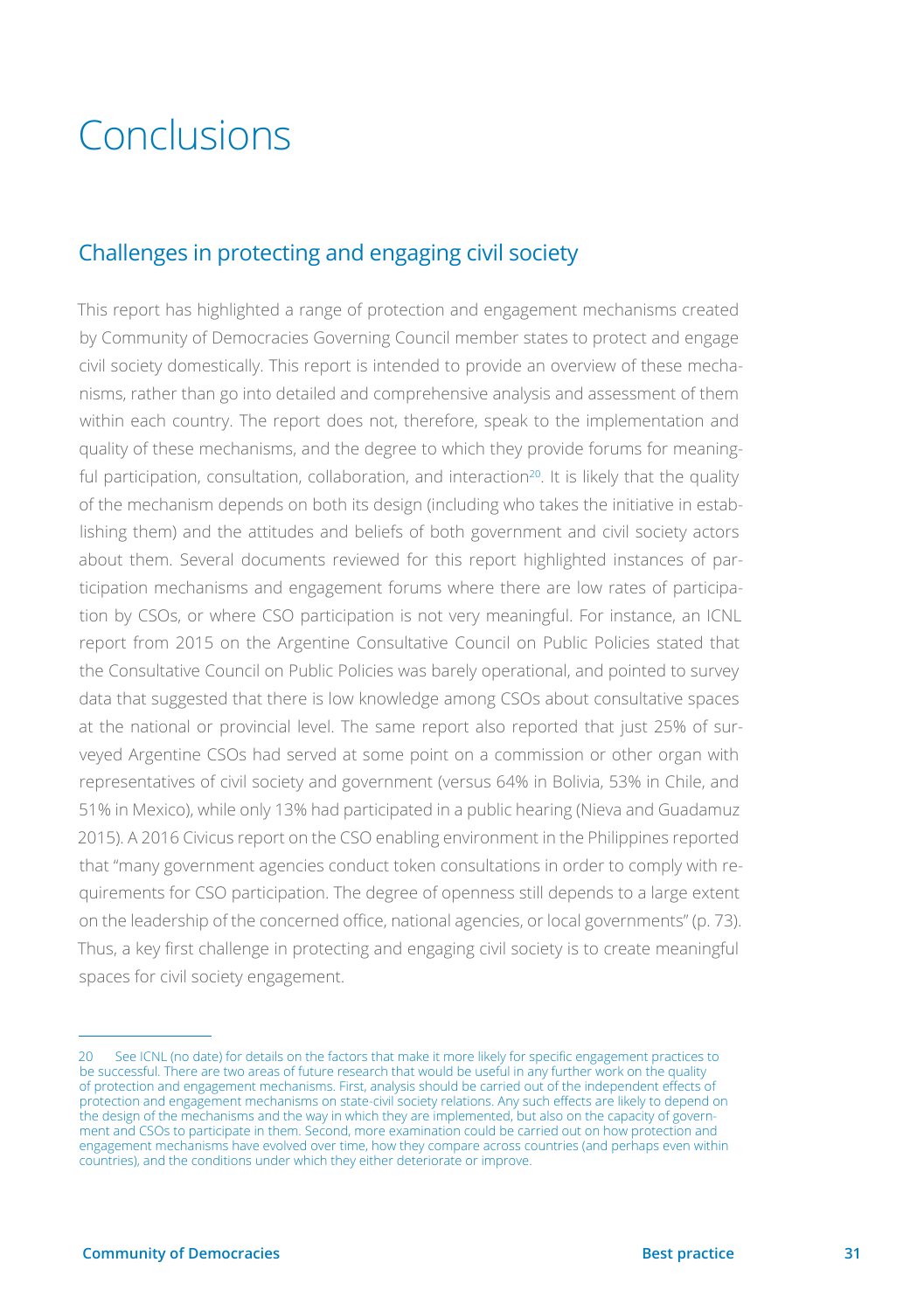A second challenge is the documented increase in, and spread of, government restrictions placed on civil society in some Community of Democracies Governing Council member states, manifested in legal as well as extra-legal, informal forms of repression. A few states have heightened legal restrictions on CSOs, which include the types of issues that organizations can work on, as well as the funding sources from which they can receive support. Extra-legal, informal practices – well documented across the range of sources consulted for this report – include use of violence, threats, intimidation, and negative discourse against, and about, civil society. Any uptick in repression threatens the ability of citizens to enjoy basic freedoms of association, assembly, and expression.

#### Recommendations

This report has presented evidence about a range of protection and engagement mechanisms that the Community of Democracies Governing Council Member States have adopted and implemented. There is variation among the members as to what type of mechanisms they have in place, but many examples of good practice were identified. Several countries have fully enabling legal frameworks in place that do not unduly restrict or repress CSOs in their operations, while at the same time they refrain from negative behaviour towards CSOs. Examples include Estonia, Cape Verde, Chile, Finland, Italy, Japan, Lithuania, Mongolia, Norway, Philippines, Portugal, Romania, South Korea, Sweden, the United States, Uruguay, and the United Kingdom. Most, if not all, of the Governing Council member countries have established both formal and informal engagement mechanisms that promote the full participation of CSOs in government processes and institutions. Recommendation 1 of this report is that states learn from these good examples of protection and engagement, and implement similar mechanisms.

This report has also provided evidence that protection and engagement occur in many ways, and not only via formal mechanisms but also via discourse and informal behaviours. Recommendation 2 of this report is that states and CSOs continuously monitor states' behaviour towards, and discourse about, civil society to ensure that states positively protect and engage with civil society, and take corrective action if and when practices turn negative. It is recommended that states take active steps to reduce all forms of government repression of civil society.

The nature of state-civil society relations is historically, culturally, and socially specific, and as a result even organizational forms and functions differ considerably from country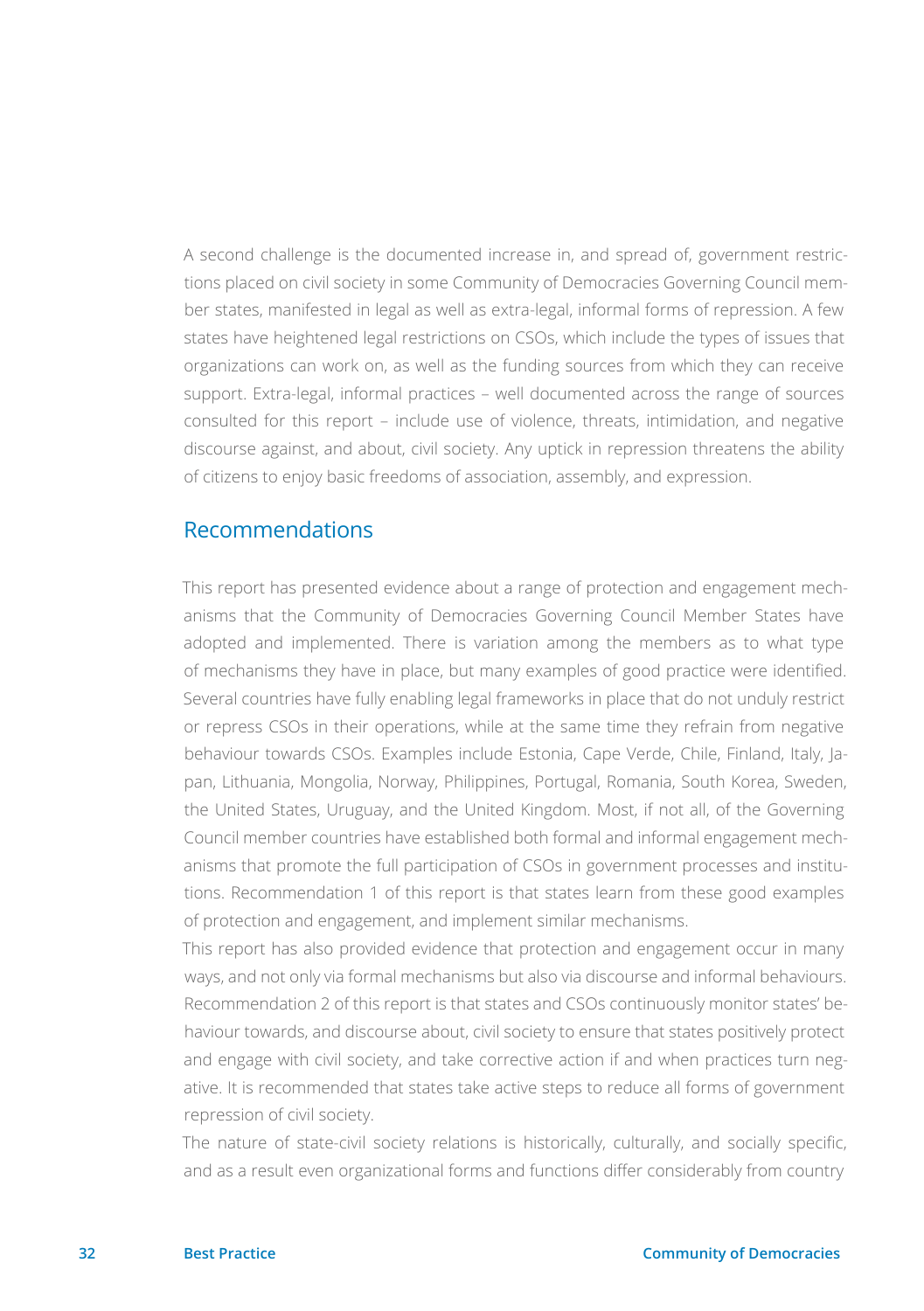to country. What "works" in terms of positive practices in one place may not necessarily produce the same outcomes in a second location or time. Legal frameworks, socio-economic factors, and history vary such that context is key to understanding when, how, and why governments meaningfully protect and engage civil society actors, both *de jure* and *de facto*. Recommendation 3 of this report is that states must ensure that protection and engagement mechanisms are contextually appropriate, without overlooking practices that may be justified for reasons of security and sovereignty but that actually seek to limit civil society's critical roles as a government watchdog, defender of fundamental human rights and freedoms, and promoter of democratic institutions.

Finally, looking at the types of mechanisms that have been adopted by Community of Democracies Governing Council member states, there are some clear, broad patterns in the types of practices that seem to support civil society protection and engagement. Many of the survey responses support these patterns. Recommendation 4 is that states consider adopting some mechanisms that reflect these trends, including ensuring that legal frameworks and contractual requirements governing civil society allow organizations to carry out advocacy and other "political" activities like lobbying; that both the regulatory authorities governing CSOs as well as CSOs themselves are provided with sufficient financial support for their development and activities, and that this funding does not unduly restrict organizations' independence and voice; that governments work to enhance organizations' ability to cooperate with other organizations and to engage at regional and international levels; and that civil society is more frequently incorporated into government decision-making in ways that are regular, consultative, transparent, and accountable.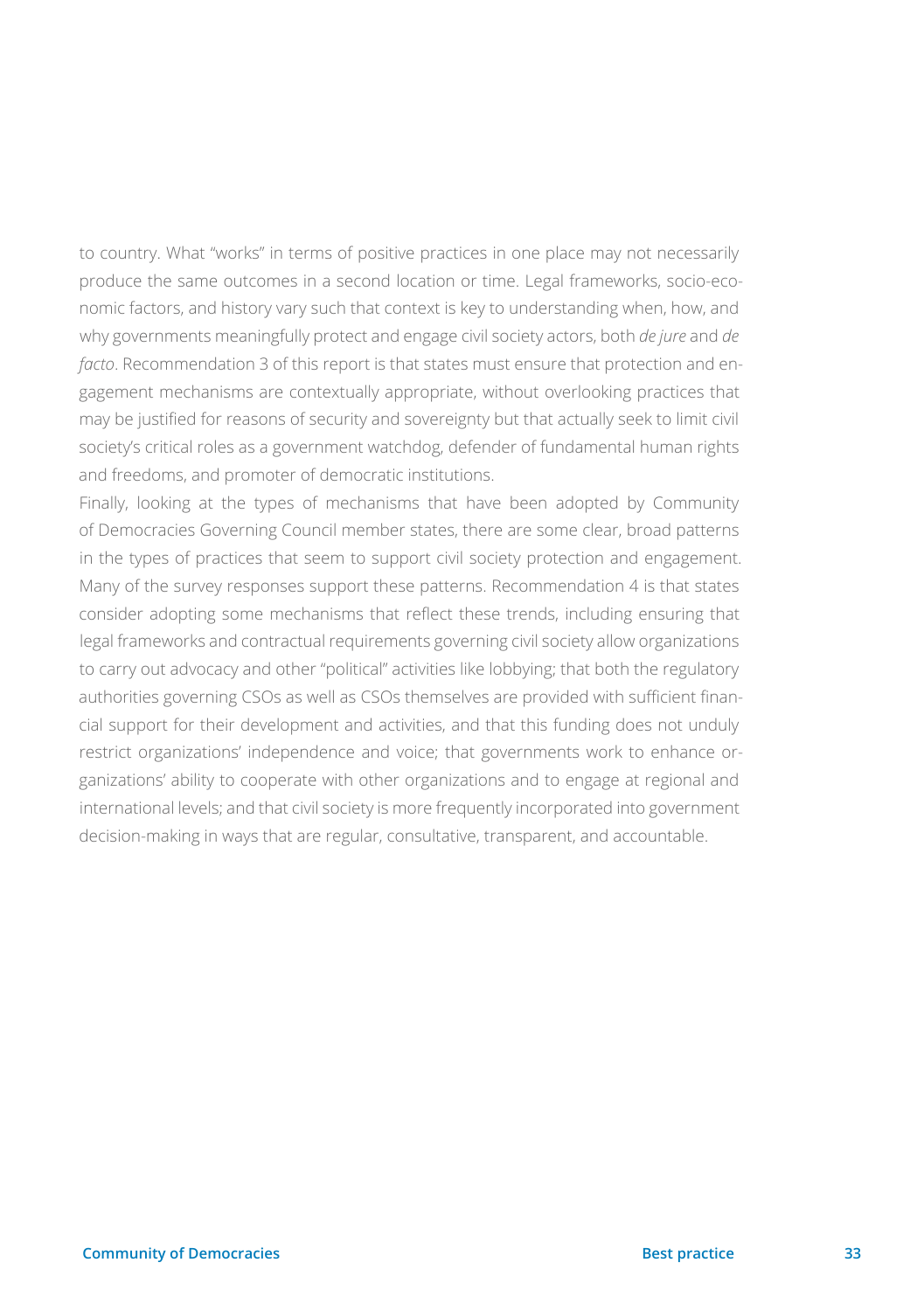### <span id="page-33-0"></span>References

- <sup>ā</sup> Acerola, D., & J. Robinson. (2006). *Economic Origins of Dictatorship and Democracy*. Cambridge: Cambridge University Press.
- <sup>ā</sup> Act Alliance. (2014). "Space for Civil Society: How to Protect and Expand an Enabling Environment".
- <sup>ā</sup> AidWatch. (2014). "Silencing Voices, Closing Space: Assessing the Enabling Environment for Civil Society as Development Actors".
- <sup>ā</sup> AusAID. (2012). "AusAID Civil Society Engagement Framework: Working with Civil Society Organizations to Help People Overcome Poverty". Canberra: AusAID.
- <sup>ā</sup> Bratton, M., and N. van de Walle. (1997). *Democratic Experiences in Africa: Regime Transitions in Comparative Perspective*. Cambridge: Cambridge University Press.
- <sup>ā</sup> Bulgarian Center for Not-For-Profit Law (BCNL). (2009). "Participation of NGOs in the Process of Policy and Law Making". Sofia: BCNL.
- <sup>ā</sup> Carothers, T. (2017). "Closing Space for International Democracy and Human Rights Support". *Journal of Human Rights Practice, 8:* 358-377.
- <sup>ā</sup> Civicus. (2015). "Snapshot of Civil Society in Uganda".
- <sup>ā</sup> Civicus. (2016). "Assessment of the Enabling Environment for Civil Society Organizations in the Phililppines".
- <sup>ā</sup> Community of Democracies. (2017). "The Importance of Ensuring an Enabling Environment for Civil Society as it Relates to the Sustainable Development Goals". Warsaw: Community of Democracies.
- <sup>ā</sup> Dahl, R.A. (1971). *Polyarchy: Participation and Opposition*. New Haven: Yale University Press.
- <sup>ā</sup> Diamond, L. (1999). *Developing Democracy: Toward Consolidation*. Baltimore: Johns Hopkins University Press.
- <sup>ā</sup> Dupuy, K., J. Ron, and A. Prakash. (2016). "Hands Off My Regime! Governments' Restrictions on Foreign Aid to Non-Governmental Organizations". *World Development, 84:* 299-311.
- <sup>ā</sup> Dupuy, K., J. Ron, and A. Prakash. (2015). "Who Survived? Ethiopia's Regulatory Crackdown on Foreign-Funded NGOs". *Review of International Political Economy, 22*(2): 419- 456.
- Edwards, M. (2011). "Introduction: Civil Society and the Geometry of Human Relations". In M. Edwards (Ed.), *The Oxford Handbook of Civil Society*. Oxford University Press.
- <sup>ā</sup> ICNL. (no date). "Models to Promote Cooperation Between Civil Society and Public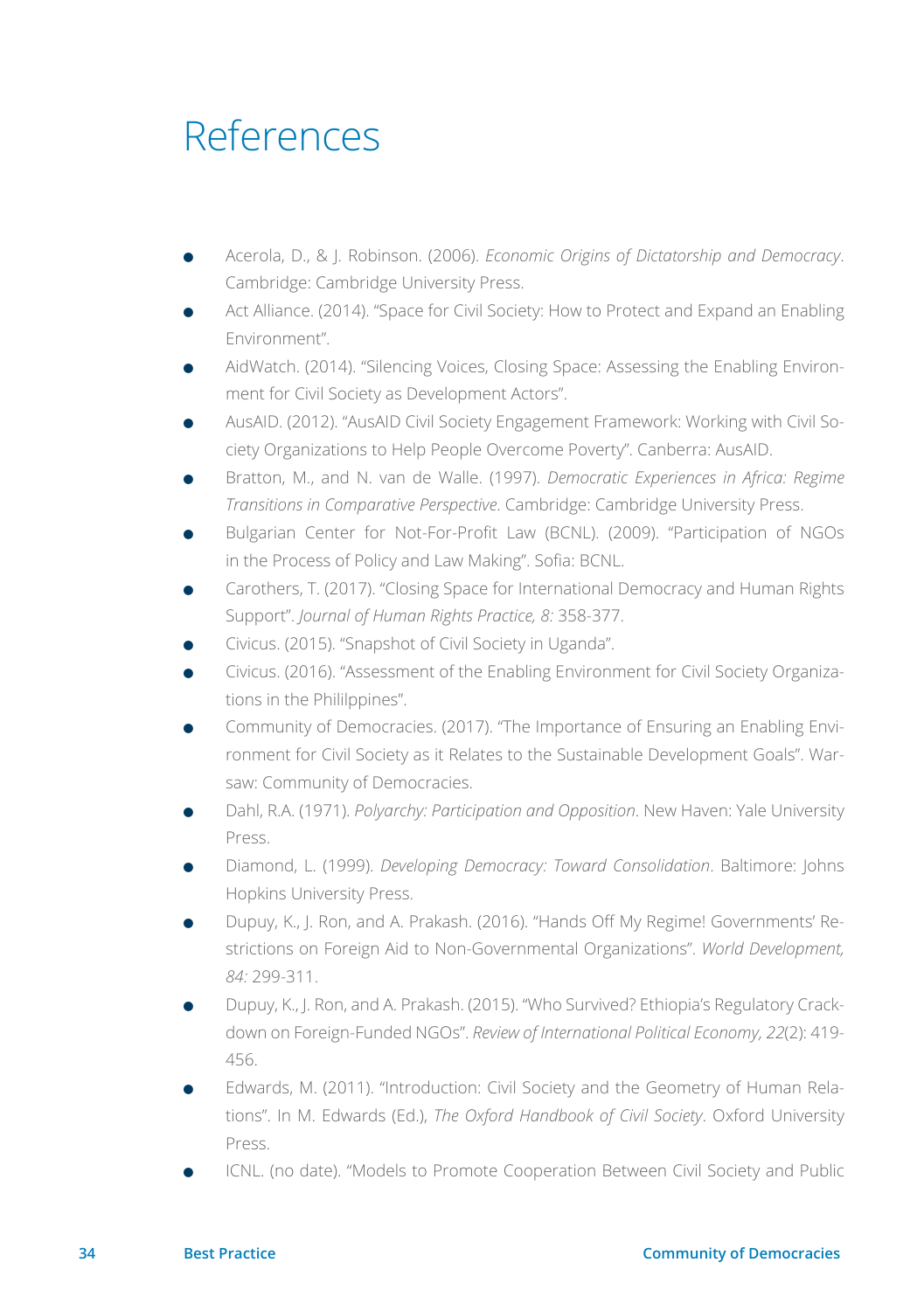Authorities". Washington, D.C.: International Center for Not-for-Profit Law (ICNL).

- ICNL. (2010). "National Funds to Support Civil Society Organizations". Washington, D.C.: International Center for Not-for-Profit Law (ICNL).
- International Service for Human Rights. (2015). "How to Create and Maintain the Space for Civil Society: What Works?" Submission to the Office of the High Commissioner for Human Rights.
- Leng, Rachel. (2015). "Japan's Civil Society From Kobe to Tohoku: Impact of Policy Changes on Government-NGO Relationship and Effectiveness of Post-Disaster Relief". *Electronic Journal of Contemporary Japanese Studies, 15*(1): Article 2.
- Nelson Dias. (2014). "Hope for Democracy: 25 Years of Participatory Budgeting Worldwide". São Brás de Alportel, Portugal.
- Nieva, J., and C. Guadamuz. (2016). "Challenges and Opportunities to Promote More Enabling Legal Environments for Civil Society Organizations: A Look at Six Latin American Countries". Washington, D.C.: International Center for Not-for-Profit Law (ICNL).
- **•** OECD. (2017). "Chile: Scan Report on the Citizen Participation in the Constitutional Process". OECD Public Governance Reviews. Paris: OECD.
- <sup>ā</sup> Pousadela, I.M., and A. Cruz. (2016). "The Sustainability of Latin American CSOs: Historical Patterns and New Funding Sources". *Development in Practice, 26*(5): 606-618.
- <sup>ā</sup> Przeworski, Adam, et al. (2000). *Democracy and Development: Political Institutions and Well-Being in the World, 1950-1990.* Cambridge: Cambridge University Press.
- <sup>ā</sup> Putnam, R. (1995). "Bowling Alone: America's Declining Social Dapital". *Journal of Democracy*, *6:* 65–78.
- <sup>ā</sup> Rutzen, D. (2015). "Civil Society Under Assault". *Journal of Democracy, 26*(4): 28-39.
- **•** Technical Assistance for Civil Society Organizations (TASCO). (2015). "Study Tour: Civil Society Environment and CSO-Public Cooperation in Estonia".
- <sup>ā</sup> Tillemann, T. (2015). "Ten Ideas for Governments Working to Safeguard Civic Space". Report prepared for the International Center for Not-for-Profit Law.
- <sup>ā</sup> Trócaire. (2012). "Democracy in Action: Protecting Civil Society Space". Trócaire Policy Report.
- <sup>ā</sup> Tseden, T. (2012). "Women's NGOs in Mongolia and their Role in Democratization". *VNU Journal of Sciences, Social Sciences, and Humanities, 28*(5E): 1-12.
- United Nations General Assembly Human Rights Council (UNGA HRC). (2016). "Practical recommendations for the creation and maintenance of a safe and enabling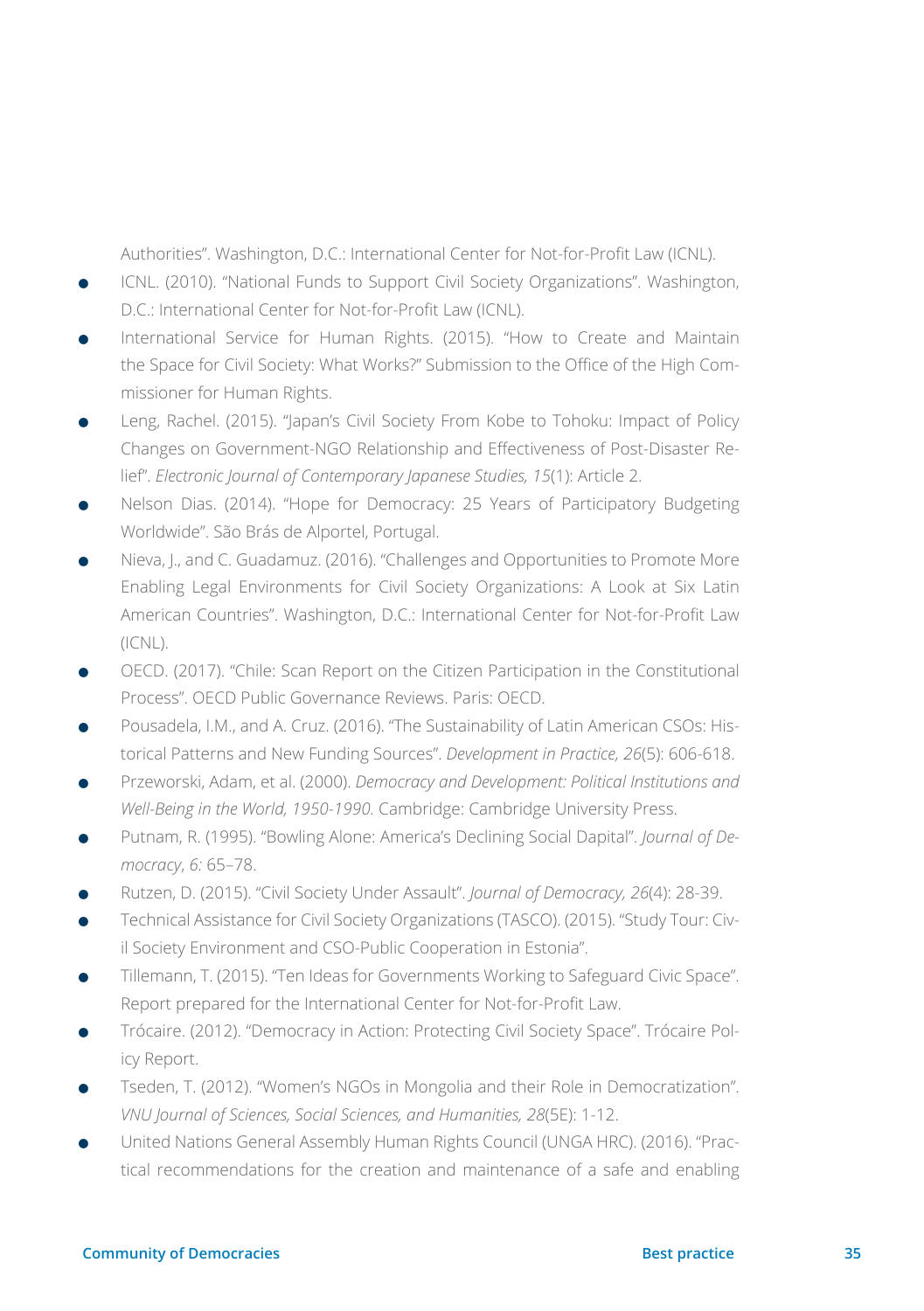environment for civil society, based on good practices and lessons learned". Report of the United Nations High Commissioner for Human Rights.

- <sup>ā</sup> United Nations General Assembly Human Rights Council (UNGA HRC). (2017). "Report of the Special Rapporteur on the Rights to Freedom of Peaceful Assembly and Association: Successes and Achievements of Civil Society".
- <sup>ā</sup> USAID. (2016a). "2016 CSO Sustainability Index for Central and Eastern Europe and Eurasia". 20th edition, July 2017. Washington, D.C.: USAID.
- <sup>ā</sup> USAID. (2016b). "2016 Civil Society Organization Sustainability Index for Sub-Saharan Africa". Washington, D.C.: USAID.
- USAID. (2016c). "2016 Civil Society Organization Sustainability Index for the Middle East and North Africa". Washington, D.C.: USAID.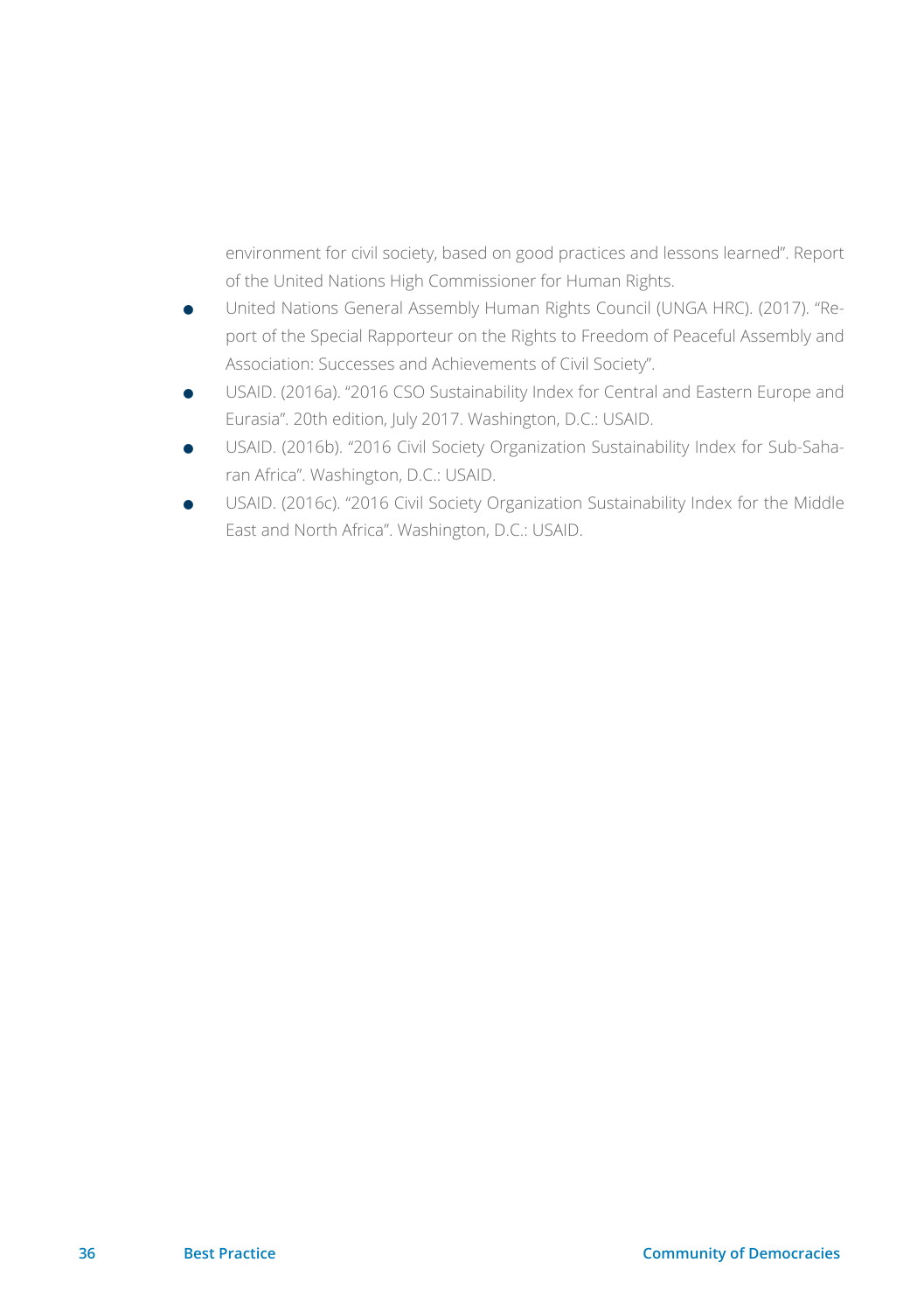# <span id="page-36-0"></span>Appendix 1: Methodology of the study

The aim of this report is to identify best practice in the Community of Democracies Governing Council member states' protection of, and engagement with, civil society. Protection was measured largely by examining *de jure* information in the form of the legal framework governing civil society in each member state as well as *de facto* information about government behaviour towards CSOs (that is, whether government respects the legal framework). Engagement was measured by looking at legal requirements as well as practices in the form of established institutions and mechanisms that enable government and CSOs to cooperate, collaborate, engage, and interact, and that allow CSOs to participate in government decision-making processes. Data collected for these two variables (protection and engagement) consists of 1) member states' legal frameworks governing CSOs and fundamental freedoms and human rights; 2) evidence about government behaviour towards civil society actors; and 3) institutions and mechanisms in place in member states that facilitate government-civil society cooperation, collaboration engagement, interaction, and participation.

To answer the research questions of this report, emphasis was placed on creating a systematic, comprehensive evidence base about patterns and trends in government-civil society relations across the member states. Data was collected primarily through document analysis and a survey. Data compiled by Dupuy, Ron, and Prakash (2016) on laws governing CSOs served as the starting point for further data collection on legal frameworks governing government-civil society relations in each Governing Council member state. This data was collected with a focus on assessing the degree to which the legal framework in each state allows CSOs to carry out their work largely unhindered by cumbersome bureaucratic regulations. Additional information was gathered on the institutions and mechanisms that member states have established in law versus in practice for government-civil society engagement, cooperation, participation, and interaction, as well as on government behaviour towards civil society. A matrix was used to structure this data collection, and was organized into the following broad areas: registration requirements; operational requirements; funding regulations; protection of fundamental freedoms; engagement institutions and mechanisms; and other government practices and behaviours.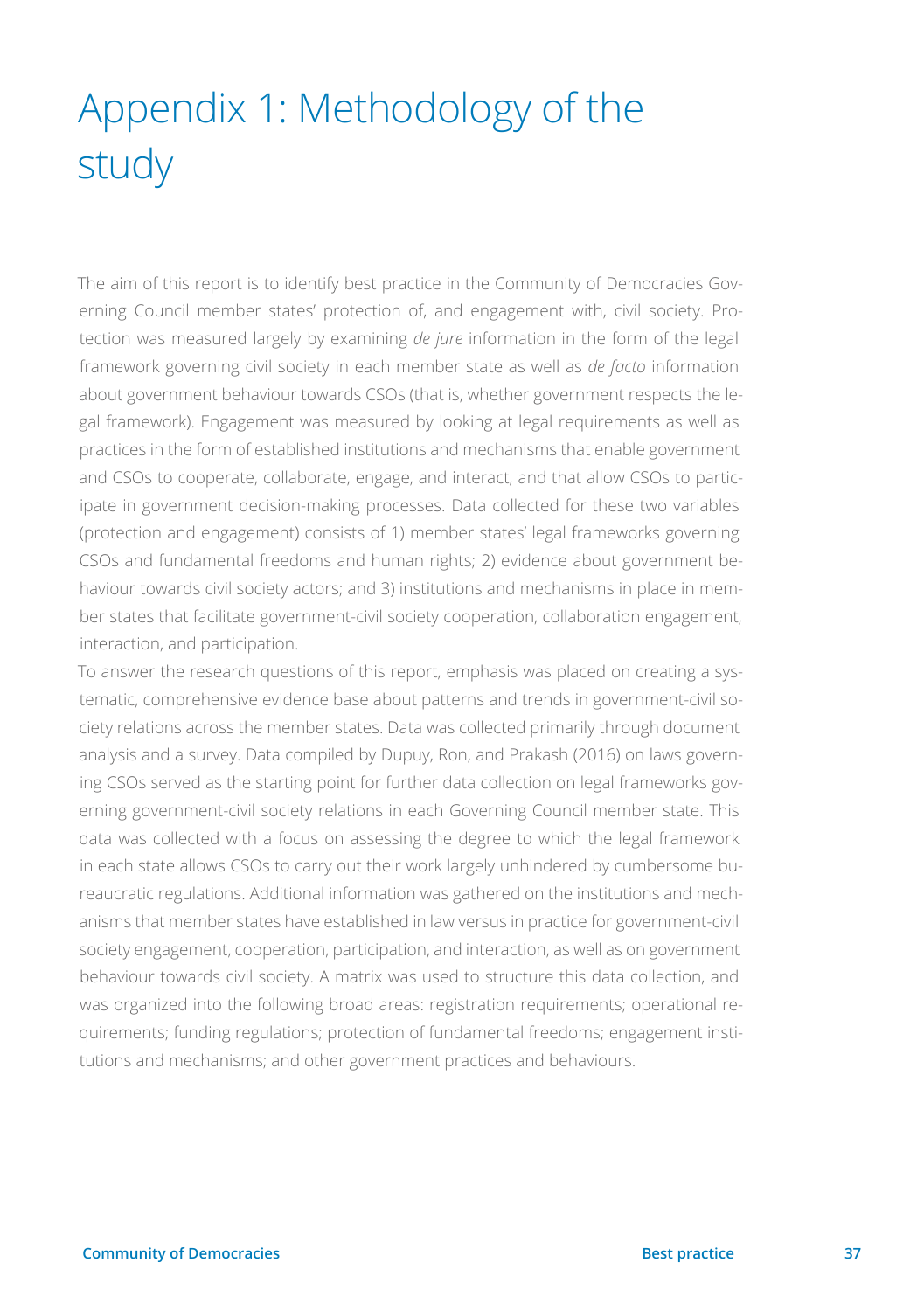Data on each country's legal framework and practices was collected primarily from the following sources:

- The International Center for Non-Profit Law's NGO Civic Freedom Monitor
- The Council on Foundations
- <sup>V</sup> United States Agency for International Development's (USAID) NGO Sustainability Index country reports
- $\blacksquare$  The Civicus Monitor
- $\blacksquare$  Amnesty International country reports
- Human Rights Watch country reports
- $\blacksquare$  The Business Anti-Corruption Portal country reports
- $\blacksquare$  Freedom House
- The United States Bureau of Democracy, Human Rights, and Labor country reports
- **Part UPR country reports documenting the human rights records of all United Na**tions member states
- $\blacksquare$  Country monitoring reports on the implementation of the International Covenant on Political and Civil rights

Quantitative information on the state of civil society in each member state was also compiled from the Varieties of Democracy dataset and the International IDEA Global State of Democracy Indices dataset.

A systematic literature search was undertaken using an evolving list of search terms to identify academic and policy literature on government-civil society relations for each Governing Council member state using academic search engines, Google Scholar, and Google. The list of search terms used is found in Appendix 1.

Finally, a survey was developed and sent to Governing Council member states as well as members of the Civil Society Pillar and members of the CoD Working Group on Enabling and Protecting Civil Society (WG EPCS). The survey asked respondents to evaluate the enabling environment for civil society in Community of Democracies Governing Council member states and to provide examples of how member states protect and engage civil society. Member state respondents were also asked to provide detailed information about the legal framework governing civil society in their respective state. In total, seven member states and 15 CSOs responded to the survey.